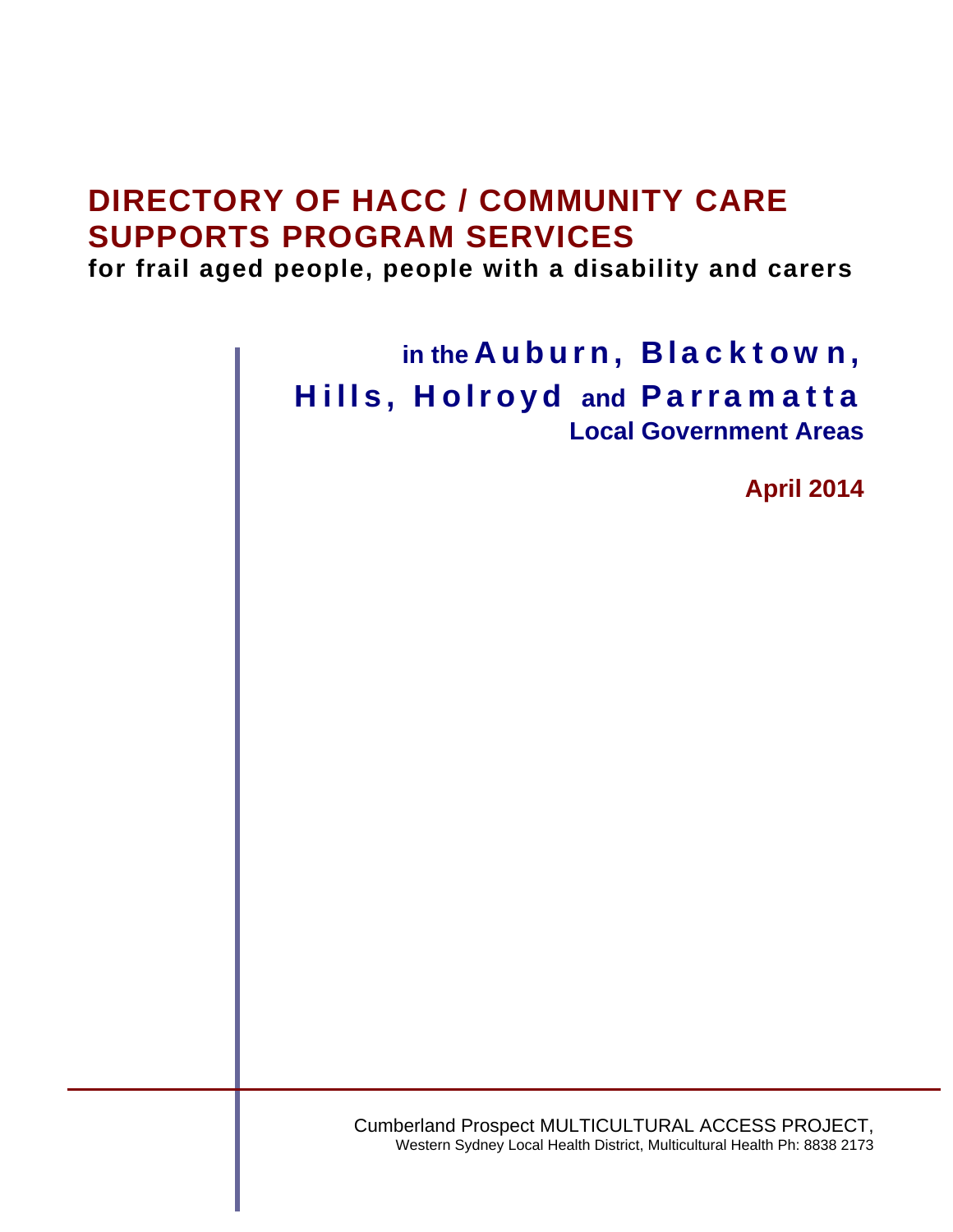## **Contents Page**

| Home Modification, Home Maintenance, Home Laundry & Linen, Lawn Mowing and Easy Gardening   |
|---------------------------------------------------------------------------------------------|
|                                                                                             |
|                                                                                             |
|                                                                                             |
|                                                                                             |
|                                                                                             |
|                                                                                             |
|                                                                                             |
| Services for frail aged people/people with a functional disability who have complex needs26 |
|                                                                                             |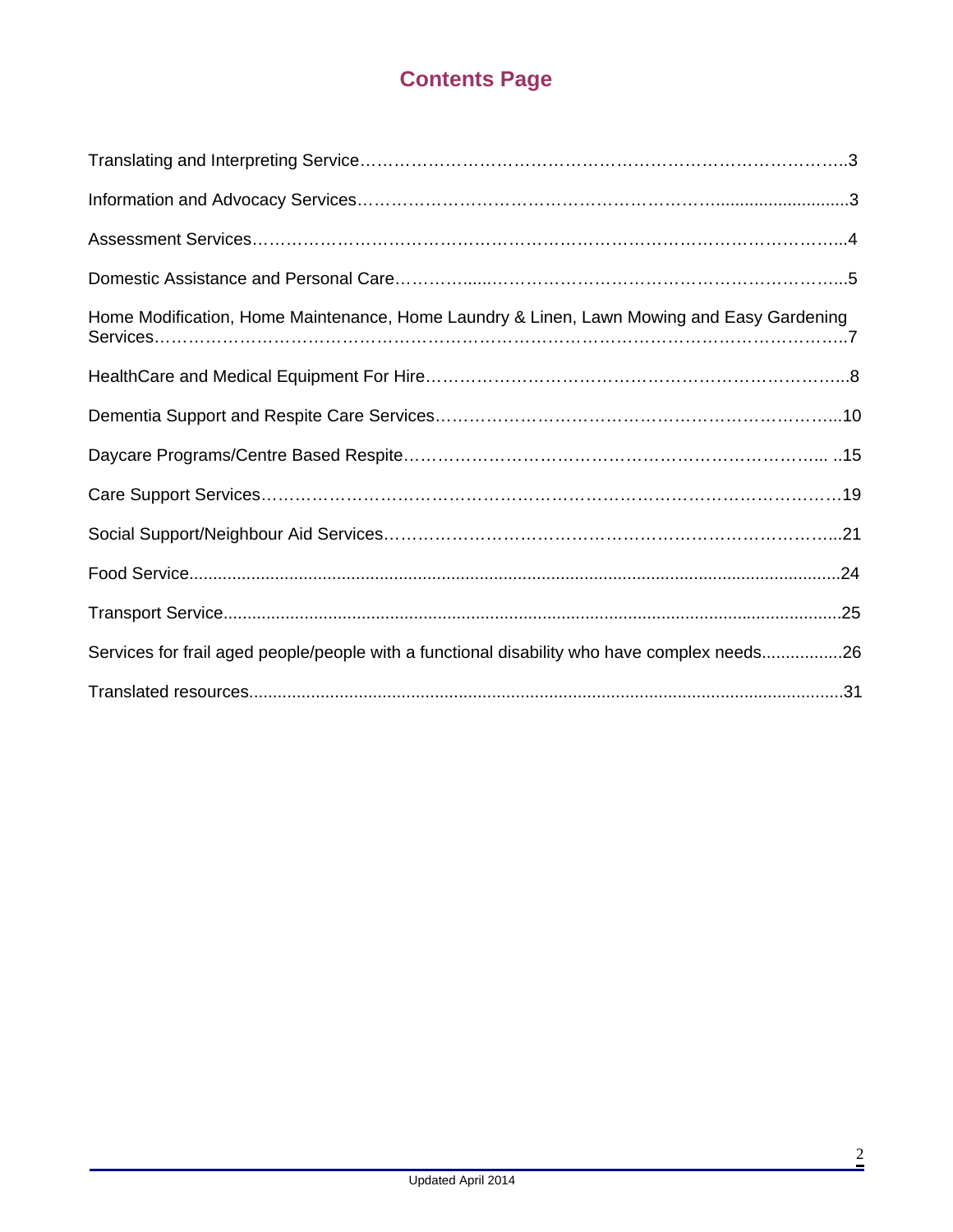## **Translating and Interpreter Service (TIS)**

If you do not speak English well you can phone the Translating and Interpreter Service for assistance.

- Call **13 14 50**
- Tell the operator, in English, the language you speak. The operator will connect you to an interpreter who speaks your language (you may have to wait a while). When connected to the interpreter you can speak in your language.
- Tell the interpreter the name and telephone number of the service you wish to contact and TIS will contact the service while you wait on the phone.
- When you have been connected to the service, the interpreter will interpret for you and explain you enquiry.

## **INFORMATION & ADVOCACY SERVICES**

#### **Commonwealth Respite and Carelink Centre Ph: 1800 052 222**

The centre provides information on any available community and residential care services for older people, people with disabilities and carers. If you have problems with English, you can ask for the assistance of a telephone interpreter.

[www.commcarelink.health.gov.au](http://www.commcarelink.health.gov.au/)

#### **Metro North Department of Ageing, Disability and Home Care**

**Information, Referral and Intake Service for Metro North Region Ph: 4734 9400** A point of contact for information and assistance for older people, people with a disability and their carers about DADHC and non-government service providers.

**Areas covered: Auburn, Baulkham Hills, Blacktown, Holroyd, Parramatta, Hawkesbury, Blue Mountains and Penrith LGAs** 

### **Contact Intake Officer on 9407 1650**

**Anglicare Mt Druitt Community Care/**91 Kurrajong Ave, Mt Druitt NSW 2770 / PO Box 217 Rooty Hill NSW 2766

- **Counselling, Support, Information & Advocacy Service Ph: 8805 0959**
- **Dementia specific Counselling, Support, Information & Advocacy Service**
- **CALD Social Support**

These services provide assistance in understanding and managing situations, behaviours and relationships associated with the person's need for care and/or the caring role. It also offers information, advice and advocacy services.

**Areas covered: Blacktown, Baulkham Hills, Auburn, Holroyd and Parramatta LGAs** 

**SydWest Multicultural Services Inc/** Ground Level, Suite 2, 125 Main Street Blacktown NSW 2148

 **Counselling, Support**, **Information & Advocacy Service for people from culturally and linguistically diverse backgrounds Fax: 9621 4702**

This program provides carers of frail elderly people or younger people with disabilities with assistance in understanding and managing situations, behaviours and relationships associated with the person's need for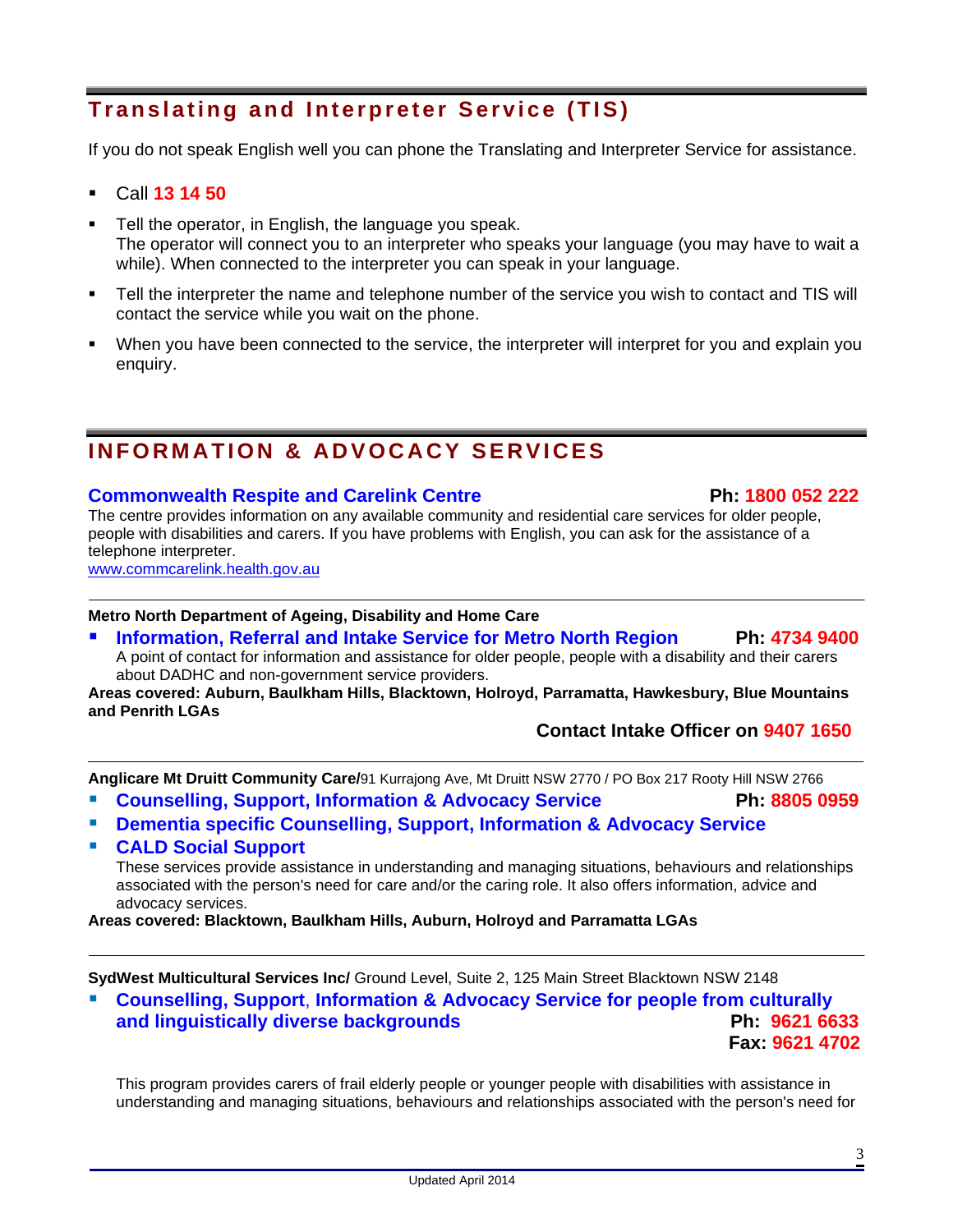care and/or the caring role. It also offers information, advice and advocacy services. HACC Bilingual Support & Access Officers assist and refer clients to the appropriate services.

**The program aims to assist carers of CALD backgrounds living in the Blacktown, Baulkham Hills, Auburn, Holroyd and Parramatta LGAs** 

**Australian Arabic Community Welfare / The Association of Bhanin El-Miniech** 98 Auburn Rd, Auburn NSW 2144

 **Counselling, Support, Information & Advocacy Service for Arabic speaking communities** 

These services provide assistance in understanding and managing situations, behaviours and relationships associated with the person's need for care and/or the caring role. It also offers information, advice and advocacy services.

**Areas covered: Auburn, Holroyd, Parramatta, Blacktown and The Hills LGA** 

### **Multicultural Disability Advocacy Association of NSW (MDAA) Ph: 9891 6400**

*10-12 Hutchinson Street, Granville 2142 NSW, Australia*

**MDAA provides** advocacy, information and training to people from a non-English speaking background (NESB) with disability and their families and carers in NSW. It assists people to stand up for their rights, for example, when people have problems with housing, immigration, school, work and disability services. It also assists disability services across NSW to become more culturally competent. [www.mdaa.org.au](http://www.mdaa.org.au/)

### Western Sydney Dementia Advisory Service (WSDAS) **Ph: 9845 6903**

*Western Sydney Local health District, C/-Geriatric Medicine, Westmead Hospital* 

- WSDAS provides information and advice on dementia and support for carers including info on relevant community services, and how to access them.
- **Dementia Café / Connection Coffee Club for people in early stages of dementia and their families and** friends

The Connections Coffee Club meetings are cost-free, including health and community information, and a café style morning tea. Monthly meetings are held in **Parramatta Park Café** and **Nirello's Café in Blacktown** from 10am to 12 midday.

**Areas covered: Auburn, Baulkham Hills, Blacktown, Holroy and Parramatta LGAs** 

### **The Hills Community Aid and Information Service Ph: 96398620**

*Baulkham Hills Community Centre, 390 Windsor Road, NSW, Australia* 

Range of services for disadvantaged and isolated residents of Baulkham Hills Community. Bus, home visiting and companionship service. **Area covered: Baulkham Hills**

## **ASSESSMENT SERVICES**

### **Aged Care Assessment Teams (ACATs) / Western Sydney Local health District**

ACATs provide advice and assessment of older people in order to identify client and carer needs for care and support, formulate a care plan and make referrals to appropriate community and residential aged care services. ACAT assessment is necessary for receiving Home Care packages two and four.

### **Auburn Aged Care Assessment Team (ACAT)**

*St. Joseph Hospital, Normanby Road, Auburn NSW 2144* **Contact Intake Officer** on **9749 0379 Area covered: Auburn LGA** 

 **Blacktown Aged Care Assessment Team (ACAT)**  *Blacktown Hospital, Blacktown Rd, Blacktown NSW 2148* **Contact Intake Officer** on **9881 8288**

#### **Area covered: Blacktown LGA**

**Westmead Aged Care Assessment Team (ACAT)** 

 **Ph: 9649 2063**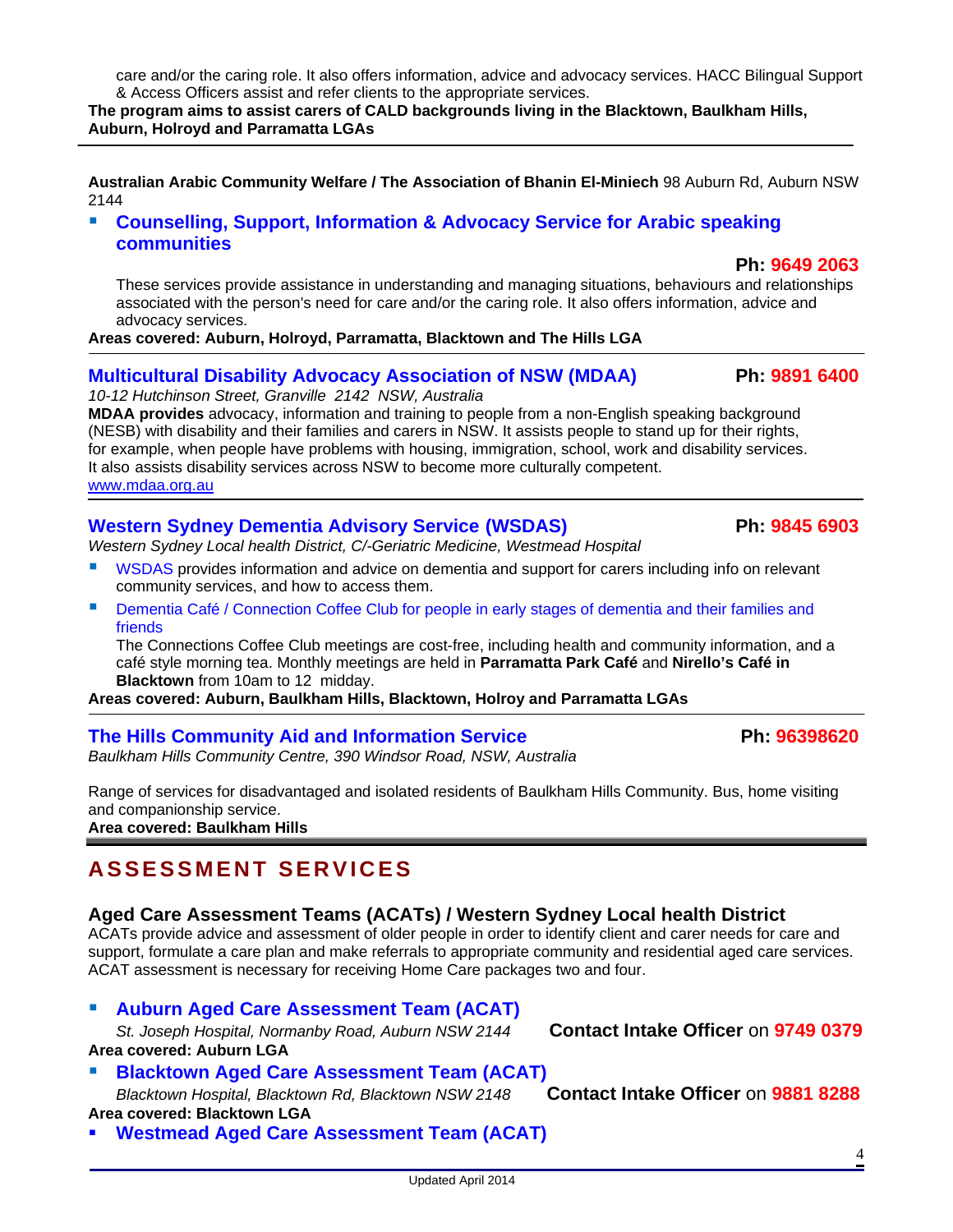#### **Home Care Services of NSW**

### **Referral and Assessment Centre (RAC) / Home Care Services of NSW**

For referrals and assessment of eligibility and service needs of people who want to be referred to the Home Care Services of NSW.

 **Ph: 1800 350 792** 

#### **Community Dementia Clinical Nurse Consultant for Blacktown LGA**

Cognitive assessments for people in home do cognitive assessments for people in home / rental / ILU excluding care facilities.

 **Ph: 1800 600 681 Fax: 98817789**

## **HOME SUPPORT: Domestic Assistance & Personal Care Services**

(Domestic Assistance services provide essential cleaning of house areas including vacuuming, mopping floors, cleaning bathrooms, laundry as well as washing, ironing and undertaking small errands. Personal Care services can assist with showering, bathing, dressing, grooming, toileting, mobility, feeding, monitoring of self-medication and prescribed exercise / therapy programs.)

| Home Care Services of NSW / Cumberland Service Centre<br><b>Domestic Assistance</b><br>$\blacksquare$<br><b>Personal Care</b><br>п<br><b>In-home Respite</b><br>$\blacksquare$<br>To refer a person for a service ring Referral and Assessment Centre (RAC): | To enquire ring: 9685 1333<br>1800 350 792 |
|--------------------------------------------------------------------------------------------------------------------------------------------------------------------------------------------------------------------------------------------------------------|--------------------------------------------|
| Areas covered: Auburn, Holroyd, Parramatta LGAs                                                                                                                                                                                                              |                                            |
| Home Care Services of NSW - Prospect / Hills Service Centre<br><b>Domestic Assistance</b><br>$\blacksquare$<br><b>Personal Care</b><br>п                                                                                                                     | To enquire ring: 9685 1300                 |
| <b>In-home Respite</b><br>$\blacksquare$<br>To refer a person for a service ring Referral and Assessment Centre (RAC):<br>Areas covered: Blacktown and Baulkham Hills LGAs                                                                                   | 1800 350 792                               |
| Wangary Aboriginal Home Care Service / 295 High Street, Penrith NSW 2750 To enquire ring: 4734 9422<br><b>Domestic Assistance</b><br><b>• Personal Care</b><br><b>In-home Respite</b><br>$\mathcal{L}_{\mathcal{A}}$                                         |                                            |
| To make a referral ring Aboriginal Access and Assessment Team:<br>Areas covered: Blacktown, Auburn, Baulkham Hills, Holroyd, Parramatta LGAs and other                                                                                                       | 1300 797 606                               |
| Anglicare / Chesalon Services / 155A March Street, Richmond NSW 2753<br><b>Personal Care</b><br>Area covered: Blacktown LGA                                                                                                                                  | Ph 4560 3713                               |

**Anglican Retirement Village**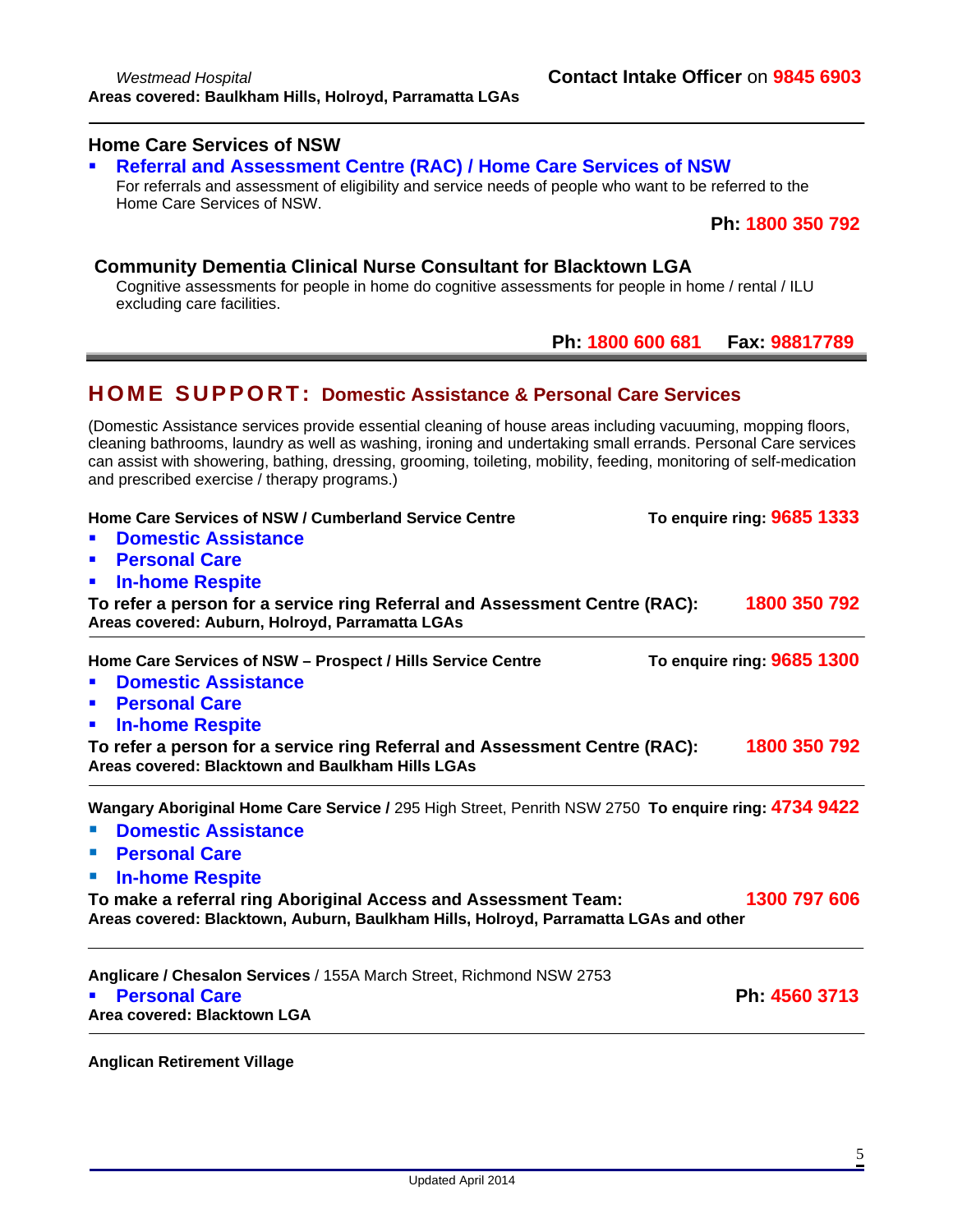**Chinese specific social support For more information contact HEAD OFFICE:** Ph: 8741 0218 Areas covered: Auburn, Baulkham Hills, Blacktown, Holroyd and Parramatta LGAs **Baptist Care - Auburn** / 104 Station Road, Auburn NSW 2141 **Personal Care Service Respite Care F** Social Support **Transport over 65 Medical Transport (pick up in Auburn only) Ph: 8741 5999 Areas covered: Auburn, Holroyd and Parramatta LGAs** 

**Australian Nursing Home Foundation Ltd/** 60 Weldon Street Burwood NSW 2134

- **Baptist Care Hills District /** 8 Freesettlers Drive, Kellyville NSW 2155
- **Personal Care Service Ph: 8807 4700 Email: [CHillsDistrict@baptistcare.org.au](https://webmail.health.nsw.gov.au/owa/redir.aspx?C=hLsYohkAcUir2m-EYP8ug5jXpjdKJtEIx_3hXgrIeHQntR17lXZL1hixNXjiA-BPZSEW3xvkEoQ.&URL=mailto%3aCHillsDistrict%40baptistcare.org.au)**
- **Domestic Assistance Fax: 8807 4701**
- **Domestic Assistance & In-home respite CALD specific**  (In-home respite combine with domestic assistance)

**Areas covered: Blacktown & Baulkham Hills LGAs**

**Domestic Assistance CALD specific** 

**Areas covered: Blacktown LGA** 

**Baptist Care - Wisemans Ferry** / The Community Health Centre, 5550 Old Northern Rd Wisemans Ferry NSW 2775

- **Domestic Assistance**
- **Personal Care Ph: 4566 4700 (Tue, Wed, Thurs) or 8804 4700**

**Areas covered: Baulkham Hills Shire specifically for residents of Wisemans Ferry and surrounding areas.** 

**The Hills Shire Council – Hills Community Care /** 3 Columbia Court, Baulkham Hills 2153

**Domestic Assistance Ph: 9761 7698** 

**Areas covered: Baulkham Hills Shire** 

**Kincare Community Services** / 4th floor, Building A, Sky City, 20 Lexington Drive, Bella Vista, Baulkham Hills, NSW 2153

### **Domestic Assistance Ph: 1300 733 510 or Fax: 1300 733 520**

**Areas covered: Auburn, Blacktown, Holroyd and Parramatta LGAs**

### **Personal Care**

**Areas covered: Auburn, Blacktown, Holroyd, and Parramatta LGAs** 

### **Social support**

**Areas covered: Auburn, Blacktown, Holroyd, and Parramatta LGAs** 

## **Home Support Services Ph:** 9421 5458

#### **Areas covered: Baulkham Hills, and Parramatta LGAs Blacktown Ph: 4720 3500**

**Chinese specific domestic assistance**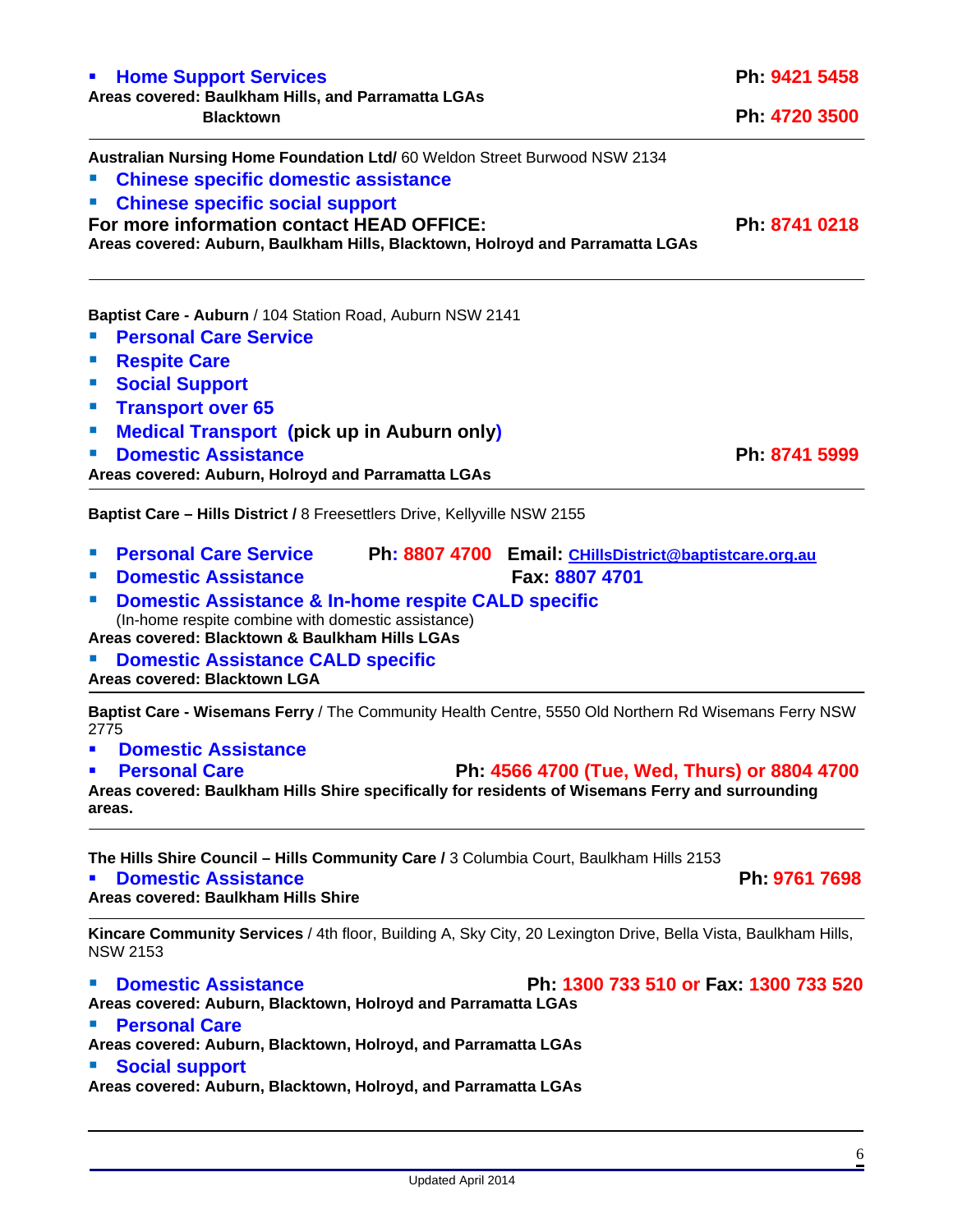| <b>Domestic Assistance</b><br>$\blacksquare$                                                                                                                                                                                                                                                                                    |  |
|---------------------------------------------------------------------------------------------------------------------------------------------------------------------------------------------------------------------------------------------------------------------------------------------------------------------------------|--|
| • Personal Care                                                                                                                                                                                                                                                                                                                 |  |
| <b>Home Care</b><br>$\blacksquare$                                                                                                                                                                                                                                                                                              |  |
| Day Program – Healthy Living for Seniors<br>$\blacksquare$                                                                                                                                                                                                                                                                      |  |
| Areas covered: Blacktown, Auburn, Baulkham Hills, Holroyd and Parramatta LGAs                                                                                                                                                                                                                                                   |  |
| <b>HOME SUPPORT: Home Modification, Home Maintenance, Home Laundry &amp;</b><br><b>Linen, Lawn Mowing and Easy Gardening Services</b>                                                                                                                                                                                           |  |
| Home Modification and Maintenance services can make small repairs and modify the home to assist with care.<br>The service provides modifications with bathrooms and kitchens as well as installation of ramps, grab rails as                                                                                                    |  |
| well as other general repairs such as plumbing and electrical work. Easy Care Gardening service provides<br>gardening assistance to enable homeowners to retain their gardens in a safe condition. Home Laundry and<br>Linen service supplies sheets for people who are incontinent. This service does not do personal laundry. |  |
| Baptist Care-Auburn / 18 Powdrill Road, Prestons NSW 2170                                                                                                                                                                                                                                                                       |  |

**Areas covered: Auburn, Baulkham Hills, Blacktown, Holroyd, Parramatta LGAs** 

**Southern Cross Care Services** / Level 1, 50 O'Connell Street Parramatta 2150

**Areas covered: Auburn, Holroyd, Parramatta, Baulkham Hills, Blacktown LGAs** 

**Personal Care Service Ph: 1800 989 000**

**SydWest Multicultural Services Inc** Ground Level, Suite 2, 125 Main Street Blacktown NSW 2148

**Areas covered: Blacktown, Holroyd, Auburn, Parramatta and Baulkham Hills LGAs.**

**Areas covered: Blacktown, Holroyd, Auburn, Parramatta and Baulkham Hills LGAs.**

**Cumberland/Prospect /** PO Box 84 Blacktown NSW 2148 43 Fourth Avenue, Blacktown 2148

**Wesley Mission – Home and Carer Support Services – Domestic Assistance and Shopping Service** 

**Wesley Domestic Assistance and Shopping Service Ph: 8887 4966** 

**Uniting Care Ageing Western region -** 83 Flushcombe Road Blacktown NSW 2148

**Ph: 1300 847 845** 

 **Fax: 8887 4996**

**Ph: 9621 6633 Fax: 9621 4702**

- **Social Support**
- **Respite Care**
- **E** Domestic Assi

**Domestic Assistance**

**CALD specific Personal Care** 

**CALD specific Domestic Assistance** 

**Areas covered: Auburn, Holroyd, Parramatta LGAs** 

- **Personal Care**
- **Home Care**
- **PROGRAM Day Program -**

## **HOME SUPPORT: Home Modification, Home Maintenance, Home Laundry & Linen, Lawn Mow**

**Ph: 8677 8885 Fax: 4721 7610**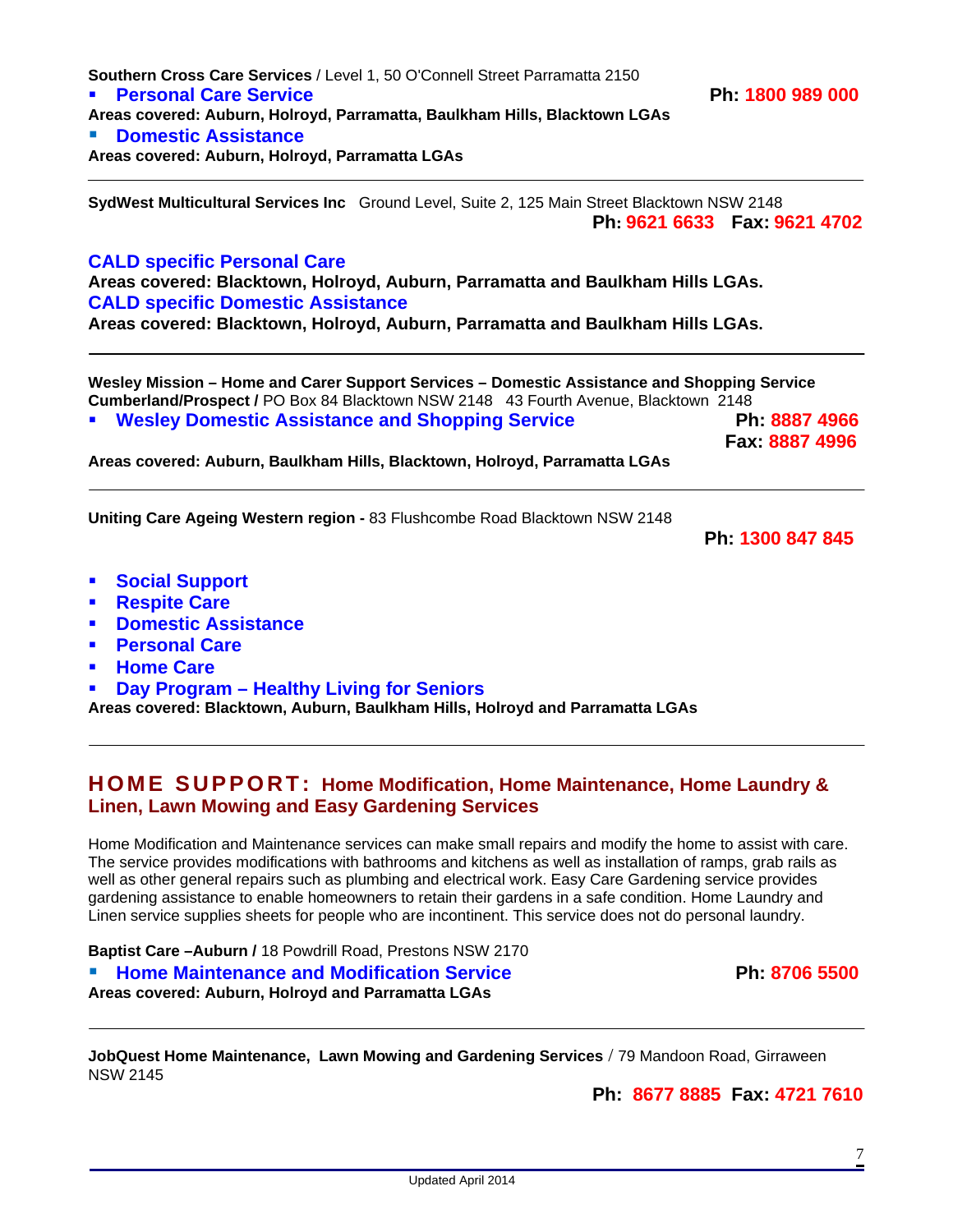Home Maintenance services can do minor handyman repairs such as changing light bulbs, replacing tap washers, unblocking drains, rubbish removal, small carpentry and painting jobs. Lawn Mowing and gardening assistance.

#### **Areas covered: Auburn, Blacktown, Holroyd, Hills and Parramatta LGAs**

**The Hills Shire Council – Hills Community Care /** 3 Columbia Court Baulkham Hills NSW 2153

**Ph**: **9761 7611**

#### **Home Modification and Maintenance Service**

#### **Occupational Therapist**

OT service can assist people to find safe ways of doing things, which have become difficult due to advanced age, a disability, physical injury or illness. They can also recommend home modification to improve independence and safety.

**Areas covered: Baulkham Hills, Parramatta, Auburn, Holroyd and Blacktown LGAs** 

| Our Lady of Consolation Home / 32 Evans Rd, Rooty Hill NSW 2766                    |               |
|------------------------------------------------------------------------------------|---------------|
| <b>E</b> Home Laundry and Linen Service                                            | Ph: 9832 4599 |
| Areas covered: Auburn, Holroyd, Parramatta, Blacktown and Baulkham Hills LGAs      |               |
| <b>E</b> Lawn Mowing Service                                                       | Ph: 9832 4599 |
| Areas covered: Auburn, Blacktown, Holroyd, Parramatta LGAs                         |               |
| <b>E</b> Home Maintenance and Modification Service<br>Areas covered: Blacktown LGA | Ph: 9832 4599 |
|                                                                                    |               |

**Parramatta City Council Home Support & Community Services** / Level 1, Council Chambers Building, Civic Place, Parramatta NSW 2150

 **Lawn Mowing Ph: 9806 5119 Areas covered: Parramatta LGAs Wesley Mission /** 2/21-25 Silverwater Road, Silverwater NSW 2128 **Wesley Home Modification & Maintenance Service Ph: 9737 8283 Areas covered: Auburn, Holroyd, Parramatta LGAs Wesley Home Modification Service Areas covered: Blacktown and The Hills LGAs** 

## **HEALTH CARE and MEDICAL EQUIPMENT for HIRE**

#### **Western Sydney Local Health District**

#### **Complex, Aged and Chronic Care Community Nursing**

Provides an assessment of a person's needs. Nursing services can be offered for clients with chronic disease and complex needs who may require wound management, continence care and palliative care.

**Podiatry** 

Assessment, treatment and education of foot conditions for frail aged and residents with disabilities. **Physiotherapy** 

Assessment, treatment and education is available for frail aged and disabled residents

#### **Occupational Therapy**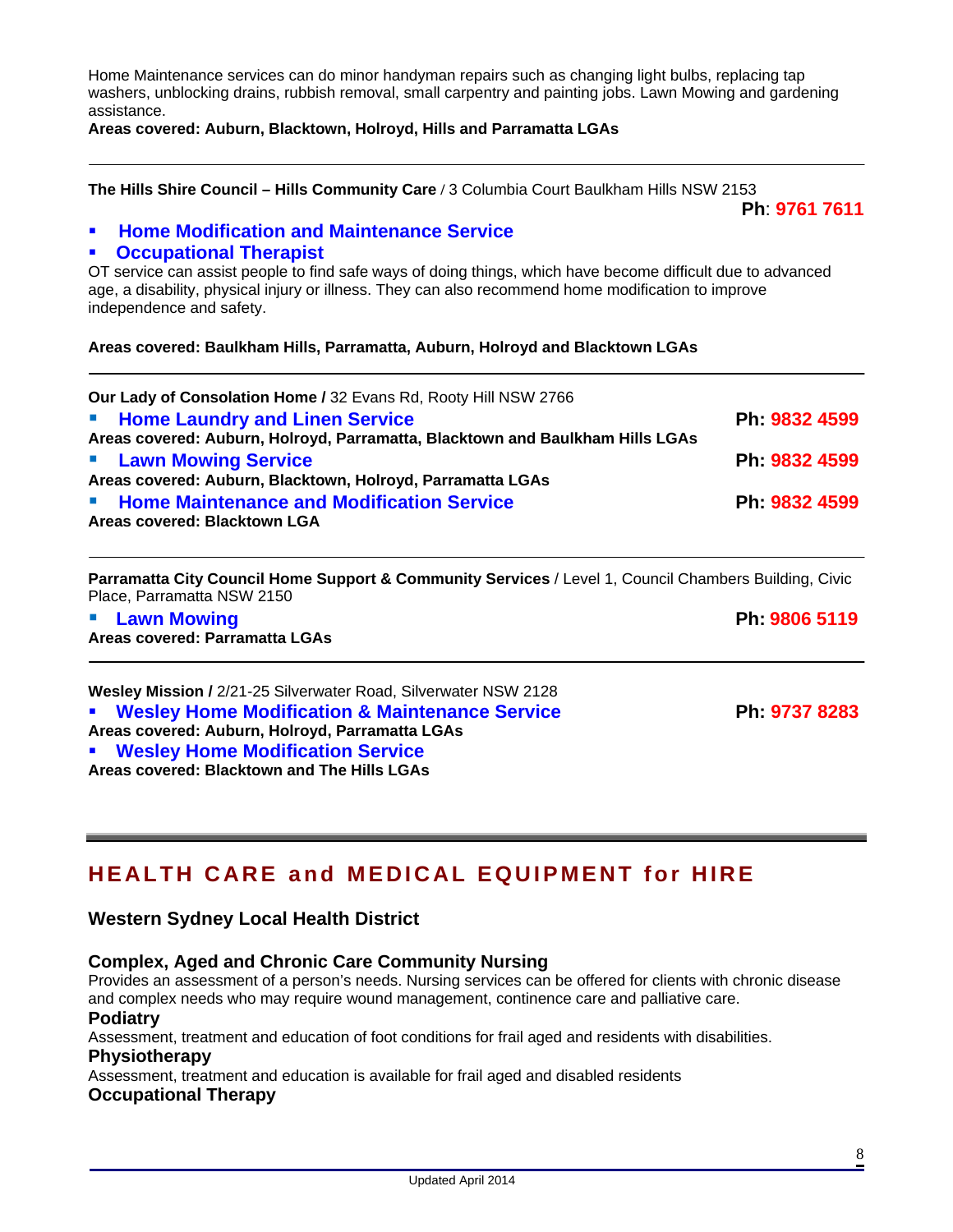Provides home-based assessment of adults who are experiencing difficulties performing personal care and other functional activities, with independence and safety. Also prescribes appropriate aids and equipment and assists with planning home modification.

#### **Dietitian**

Provides home-based nutrition assessment and counseling (e.g. unintentional weight loss, underweight, poor appetite, overweight, diabetes, gastrointestinal disorders etc); provides health education activities for clients and staff.

#### **Speech Pathology**

Diagnostic assessment and treatment of speech, language, voice, communication, feeding and/or swallowing disorders.

#### **Social Work**

Assessment, case co-ordination/management and counseling to promote social and emotional well-being for clients and their carers.

**Areas covered: Auburn, Hills, Blacktown, Holroyd and Parramatta LGAs** 

#### **Referrals via:**

**CENTRAL REFERRAL SERVICE, Western Sydney LHD Ph: 1800 600 681 Fax: 9881 7789** 

| To enquire ring: | <b>Auburn Community Health Centre</b>                                        | 8759 4000 |
|------------------|------------------------------------------------------------------------------|-----------|
|                  | <b>Blacktown Community Health Centre</b>                                     | 9881 8700 |
|                  | <b>Doonside Community Health Centre</b>                                      | 98818650  |
|                  | <b>Mt Druitt Community Health Centre</b>                                     | 9881 1200 |
|                  | <b>Aboriginal Medical Services</b><br><b>Western Sydney Corporative Ltd.</b> | 9832 1356 |
|                  | <b>Hills Community Health Centre</b>                                         | 8853 4500 |
|                  | <b>Merrylands Community Health Centre</b>                                    | 9682 3133 |
|                  | <b>Parramatta Community Health Centre</b>                                    | 9843 3222 |

**Baptist Care - Wisemans Ferry /**The Community Health Centre, 5550 Old Northern Road, Wisemans Ferry, NSW 2775

- **Allied Health including Physiotherapy, Occupational Therapy…**
- **Nursing Care**

 **Ph: 4566 4700 (Tue, Wed, & Thurs) or 8804 4700**

**Areas covered: Baulkham Hills Shire specifically for residents of Wisemans ferry and surrounding areas** 

#### **Commonwealth Respite and Carelink Centre Ph: 1800 052 222** or **9838 0299**

**Cumberland Prospect/** BCS, Unit 3, 9-11 Rowley Street, Seven Hills NSW 2147

#### **Palliative Care Services**

Palliative care services are able to provide support to carers who are looking after someone in the end stage of a terminal illness to enable the care recipient to stay at home until the end. **Areas covered: Auburn, Baulkham Hills, Blacktown, Holroyd and Parramatta LGAs** 

#### **Equipment and Home Modifications**

These services can assist by providing equipment on a short time basis until permanent equipment has been purchased. We can also assist with minor home modifications allowing carers to better manage their caring role. **Areas covered: Auburn, Blacktown, The Hills, Holroyd and Parramatta Local Government Areas.**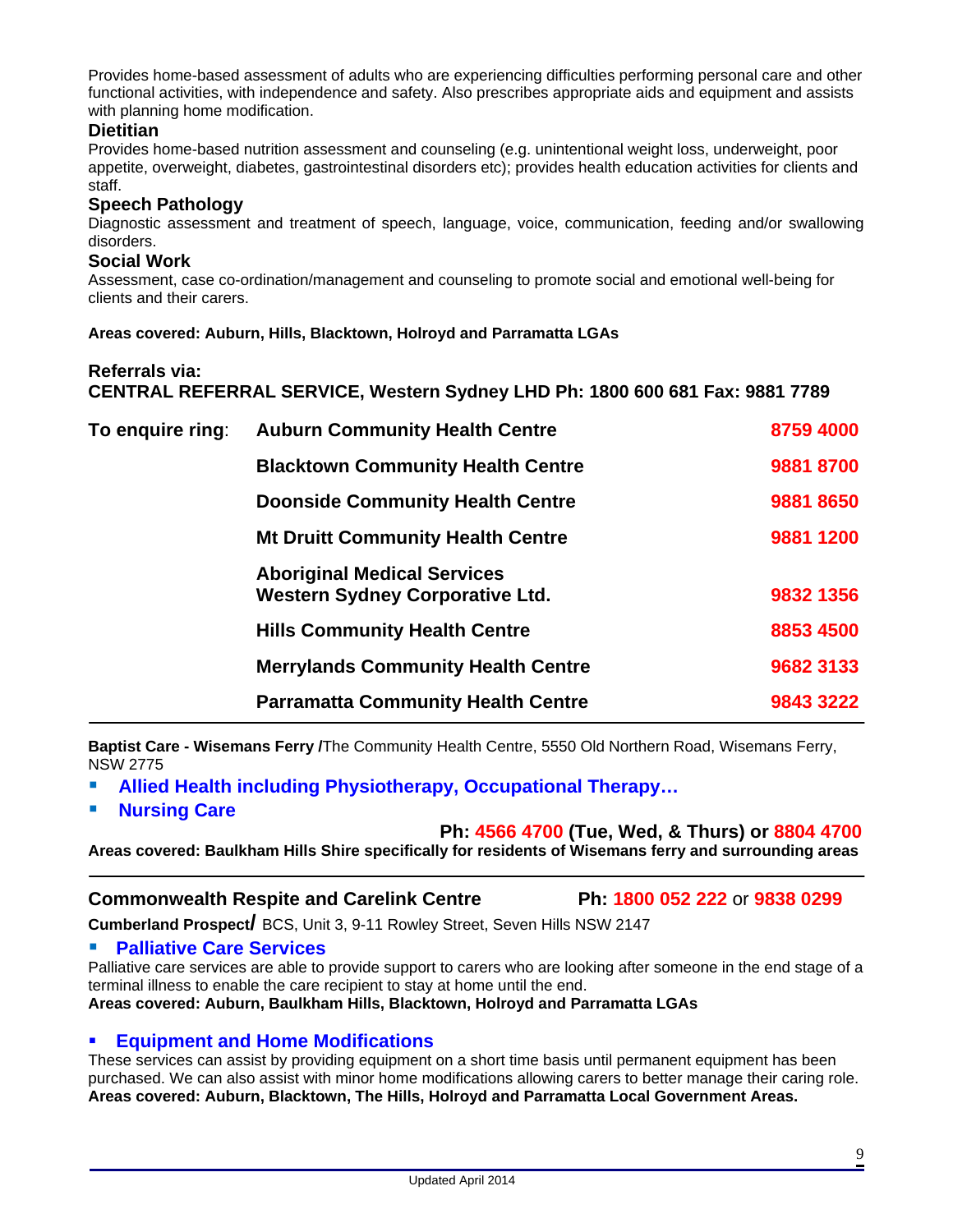#### **KinCare Community Services**

### **HACC Nursing Service Ph: 1300 733 510 or Fax: 1300 733 520**

Provides community-nursing services delivered by a registered or enrolled nurse. Nursing can be provided at home or in a community venue or clinic for clients requiring initial assessment for continence management, continence clients requiring routine catheter changes, frail aged clients who have simple wound and are unable to access a WSLHD Wound Clinic, clients requiring monitoring after discharge from hospital. **Areas covered: Auburn, Baulkham Hills, Blacktown, Holroyd and Parramatta LGAs**

## **Hills Community Medical Equipment Pool Ph: 9686 1878**

Building 18, Balcombe Heights Community Complex, 92 Seven Hills Rd, Baulkham Hills NSW 2153 (Provides disability and mobility aids and equipment on short term loan (6-10 weeks). Hours: Mon-Sat 9:30am – 10:30 am, Mon, Wed, Fri 5pm – 6pm)

**Areas covered: Cumberland / Prospect (Auburn, Blacktown, Baulkham Hills, Holroyd, Parramatta LGAs)** 

## **Health Share / EnableNSW** / Locked Mail Bag 5270 Parramatta NSW 2124 **Ph**: **1800 362 253**

Manages the state-wide administration of the NSW Health disability support programs including: Aids and Equipment Program (AEP), Home Respiratory Program (HRP) and Prosthetic Limb Service (PLS). Contacting EnableNSW

**Areas covered: Cumberland/Prospect and Nepean (Auburn, Blacktown, Baulkham Hills, Holroyd, Parramatta, Penrith, Hawkesbury and Blue Mountains LGAs).** 

## **DEMENTIA SUPPORT & RESPITE CARE SERVICES**

**Anglicare Mt Druitt Community Care** 91 Kurrajong Ave, Mt Druitt NSW 2770 / PO Box 217 Rooty Hill NSW 27

### **Dementia specific Counselling, Support, Information & Advocacy Service**

### **Ph: 8805 0959**

This service provides assistance in understanding and managing situations, behaviours and relationships associated with the person's need for care and/or the caring role. It also offers information, advice and advocacy services for carers of people with dementia.

**Areas covered: Blacktown, Baulkham Hills, Auburn, Holroyd and Parramatta LGAs**

### **Disability Respite Care / Blacktown Respite Options Ph: 8805 0910 <b>Ph: 8805 0910**

Offers a flexible package of respite care provided for children with a moderate to severe disability with medium of high needs: living with a carer. The service offers planned in-home respite, recreational respite and community accesses. Referrals can be made through RIAP on **9841 9354.**

**Areas covered: Blacktown LGA** 

**Disability Respite Care / Westlink Disabilities Programs Ph: 8805 0900** 

A range of respite services for a **carer who has a child with a disability**. Services provided:

- **Host Family Respite Care**
- **Vacation care**
- **Westlink Head Injury Recreational and Leisure Services**
- **Peer Support**

**Areas covered: Cumberland Prospect & Nepean** 

## **Dementia Advisory Service (DAS) Network 19845 6903**

Western Sydney Local health District, C/-Geriatric Medicine, Westmead Hospital

 **DAS** provides information and advice on dementia and support for carers including info on relevant community services, and how to access them.

**Fax**: **8797 6543**



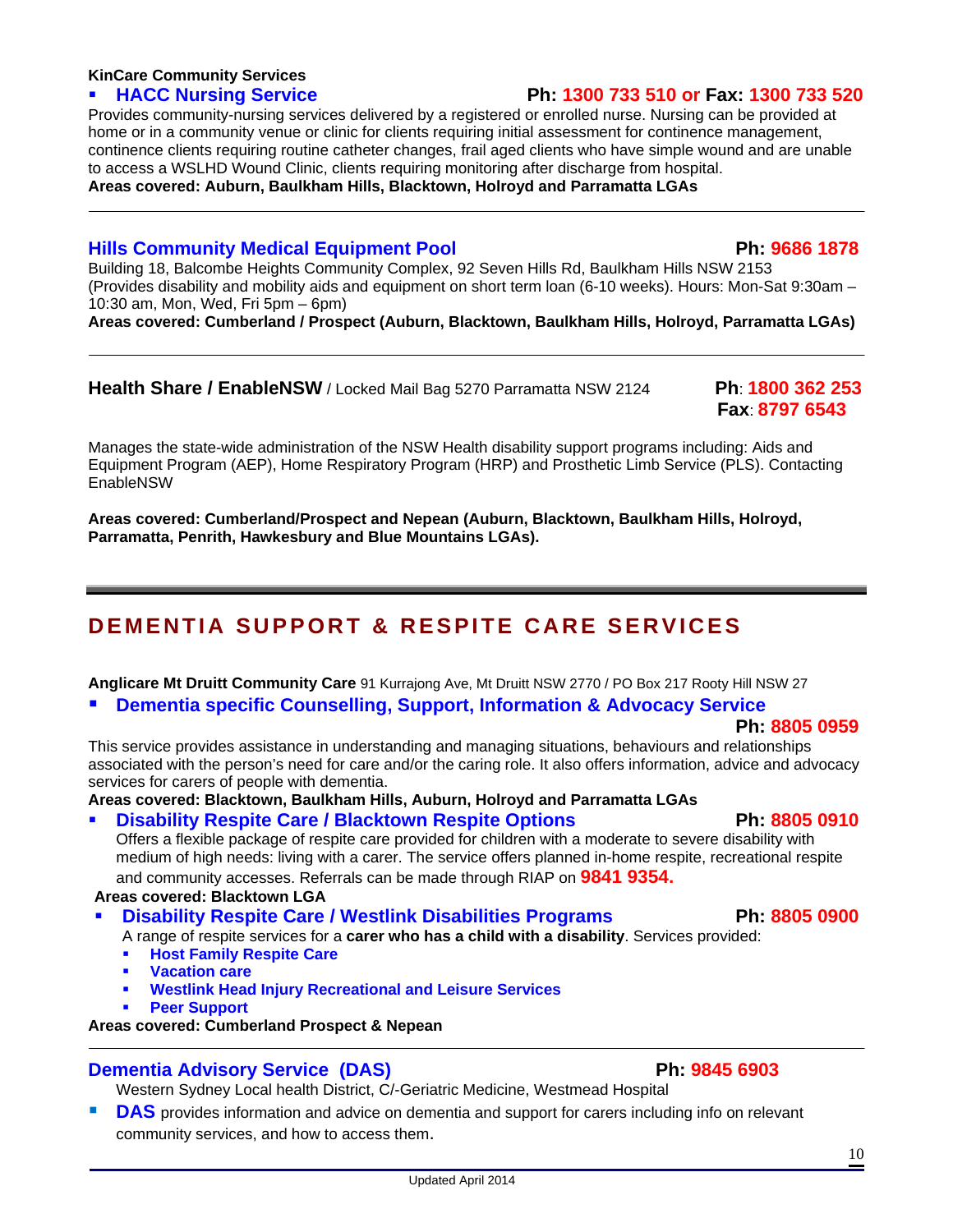#### **Dementia Café / Connection Coffee Club for people in early stages of dementia and their families and friends**

Meetings are free and include morning tea, health and community information, and an opportunity to meet with other people with dementia and their families. Monthly meetings are held and Parramatta Park Cafe and The Coffee Club in Blacktown. Bi-monthly meetings are held on Saturdays at Parramatta Park Cafe for people with Younger Onset Dementia and Working Carers. Other activities include a Gardening group that meets monthly at Riverstone, 'Coming Together' a social get together at Blacktown, a men's group and Carer Education sessions. For further information contact the Dementia Advisor.

**Areas covered: Auburn, Baulkham Hills, Blacktown, Holroyd, and Parramatta LGAs** 

**Other relevant dementia related numbers** 

### **Dementia Helpline Ph: 1800 100 500**

#### **Dementia Behavioural Management Advisory Service 24hr helpline Ph: 1800 699 799**

**Anglican Retirement Villages**/ Level 2, Century Corporate Centre, 62 Norwest Boulevard, Baulkham Hills, NSW, 2153

**Nell Slade Respite Centre** (Respite to working carers/ extended hours) **Ph: 9659 2348** 

Location: 593 Old Northern Road, Glenhaven NSW 2156 **Mob: 0418 699 713**  This service provides respite to employed carers of frail older people, including people with dementia, helping them balance work and caring responsibilities. Operates 7am- 8pm. Offers flexibility in attending times, appropriate activities, meals safe, secure and home like environment.

**Areas covered: Baulkham Hills, Hornsby or Ku-ring-gai LGAs)** 

**Anglicare Chesalon Services /** 155A March Street Richmond NSW 2753

#### **Dementia Monitoring Service** /**Social Support** / HACC) **Ph: 4560 3707**

This service provides assistance for people with dementia or persistent memory loss who live alone. It provides assistance with medication/personal care prompting, meal preparation and other small household tasks, shopping and banking, social activities and outings/companionship, accompaniment to appointments. Up to 5 hours of service can be provided each week.

**Personal Care (Blacktown only)** 

**Areas covered: Cumberland/Prospect (Auburn, Blacktown, Baulkham Hills, Holroyd, Parramatta, LGAs)** 

**Baptist Care – Auburn** / 104 Station Road, Auburn NSW 2141

**Respite Options (In-home respite) Network 1999** Ph: 8741 5999

The program provides individual respite care in the home to relieve the primary carer

- **Personal Care**
- **Domestic Assistance**
- **Gardening (Auburn only)**
- **Disability Program for Children**
- **Neighbour Aid**

.

**Areas covered: Auburn, Holroyd, Parramatta LGAs** 

### **Baptist Care – Hills / 8 Free Settlers Drive, Kellyville NSW 2155 Ph: 8807 4700 Email: [CHillsDistrict@baptistcare.org.au](https://webmail.health.nsw.gov.au/owa/redir.aspx?C=hLsYohkAcUir2m-EYP8ug5jXpjdKJtEIx_3hXgrIeHQntR17lXZL1hixNXjiA-BPZSEW3xvkEoQ.&URL=mailto%3aCHillsDistrict%40baptistcare.org.au) Fax: 8807 4701**

#### **In-home Respite**  Planned respite provided in the home of the client, and where the usual carer is not present during the incident of service)

- **CALD Specific In-home Respite & Domestic Assistance**  In-home respite combine with domestic assistance, client must receive both services on each visit.
- **Flexible Respite**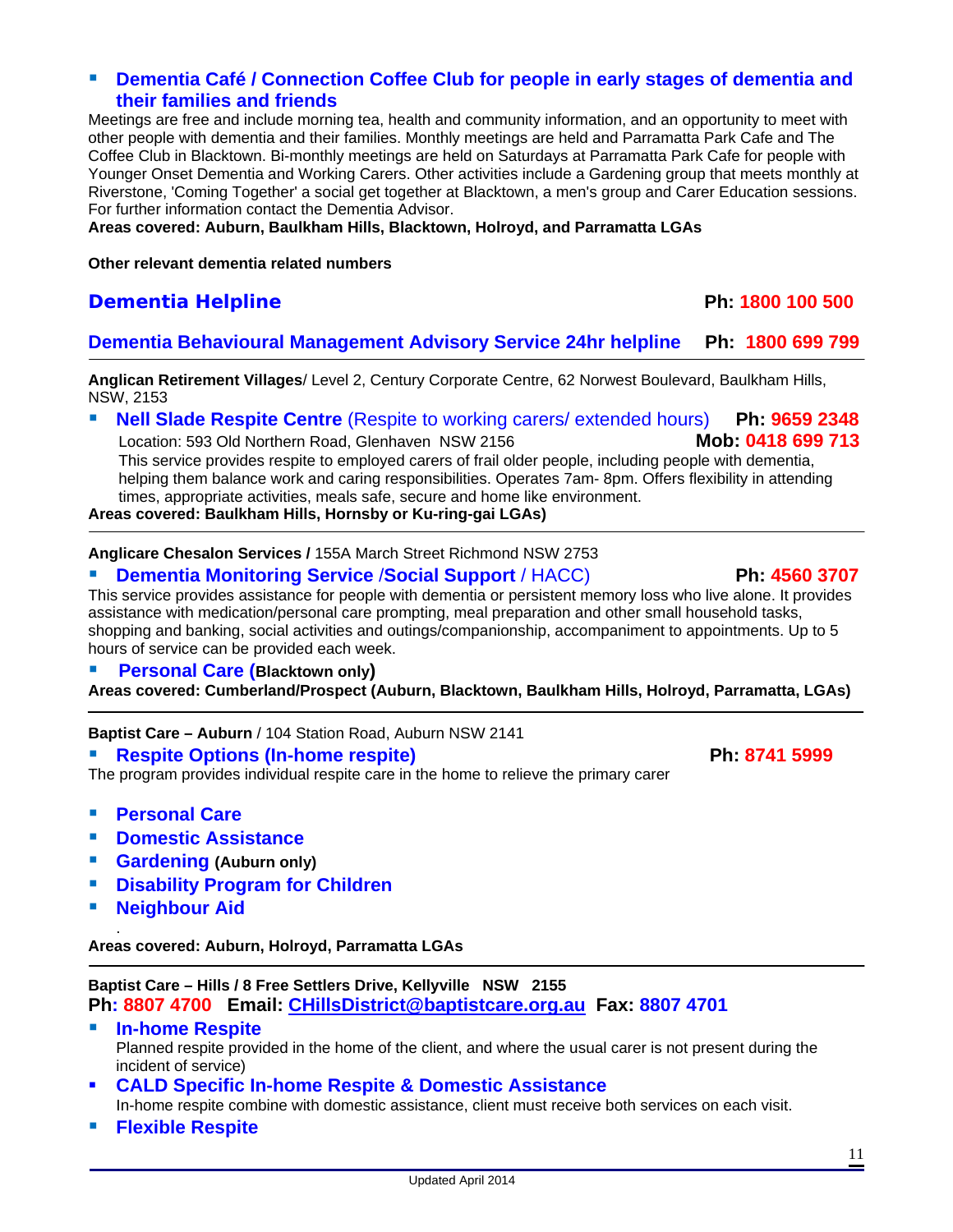**BCS Wisemans Ferry /**The Community Health Centre, 5550 Old Northern Road, Wisemans Ferry, NSW 2775

- **Domestic Assistance**
- **Personal Care**
- **Respite Ph: 4566 4700 (Tues, Wed, Thurs) or 8896 4700** Providing carers with a break from their caring role.

**Areas covered: The Hills Shire specifically for residents of Wisemans Ferry and surrounding areas** 

#### **Commonwealth Respite and Carelink Centre Ph: 1800 052 222** or **9838 0299**

#### **Cumberland Prospect/** BCS, Unit 3, 9-11 Rowley Street, Seven Hills NSW 2147

This centre helps to carers by providing information about care planning, assessing client's needs, providing planned, short-term and emergency respite for carers as well as providing a crucial link to access other services. It can also provide short time emergency respite and transport to an aged day care if needed.

- **In-home Flexible Respite** / planned short term or emergency respite
- **Residential Respite** / booking and arranging respite in residential facilities for those with ACAT approval
- **Young Carers Program /** variety of service options that assist in getting through the daily pressures of being a young carer
- **Working Carers /** respite options before and after a day care program to allow the carer flexibility to work or meet study commitments
- **Mental Health Respite/** information, assessment, short-term & emergency respite
- **Dementia Services /** flexible range of respite options, education and support
- **Palliative Services /** supporting carers to enable the care recipient to stay at home until the end
- **Ageing Carers of People with Disabilities Program** / information and linkage to ongoing services
- **Respite for Carers of Young People with Disability**

**Areas covered: Auburn, Baulkham Hills, Blacktown, Holroyd and Parramatta LGAs** 

**Care Connect** / Suite 211, Level 2, T1 Building, 14 Lexington Drive, Bella Vista.

#### **Dementia Monitoring Social Support** – **general / priority CALD Ph: 9830 8900**

This program provides socialisation for people from Culturally and Linguistically diverse backgrounds who have been diagnosed with dementia. Activities may include: monitoring medication, assistance with personal care in preparation for a social event, transport to appointments and social activities and assistance if needed with shopping and banking, meal and other minor domestic tasks, one on one visiting, pet walking.

**Areas covered: Auburn, Baulkham Hills, Blacktown, Holroyd and Parramatta LGAs** 

#### **Dementia Respite Program Ph: 9830 8900**

This program provides a flexible respite service, including overnight respite, for carers of people with dementia with challenging behaviour. It offers coordination of respite.

**Areas covered: Auburn, Baulkham Hills, Blacktown, Holroyd and Parramatta LGAs** 

#### **Philomentia Options Program / Dementia Monitoring Service Ph: 9830 8900**

The program provides a case management service including care planning, monitoring and co-ordination of brokerage services for people with dementia who live alone.

**Areas covered: Auburn, Baulkham Hills, Blacktown, Holroyd and Parramatta LGAs** 

#### **Western Sydney Respite Program Ph: 9830 8900**

This respite program provides planned respite for carers if frail older people, as well as adults with a disability. Respite is home based.

**Areas covered: Auburn, Baulkham Hills, Blacktown, Holroyd, Parramatta LGAs**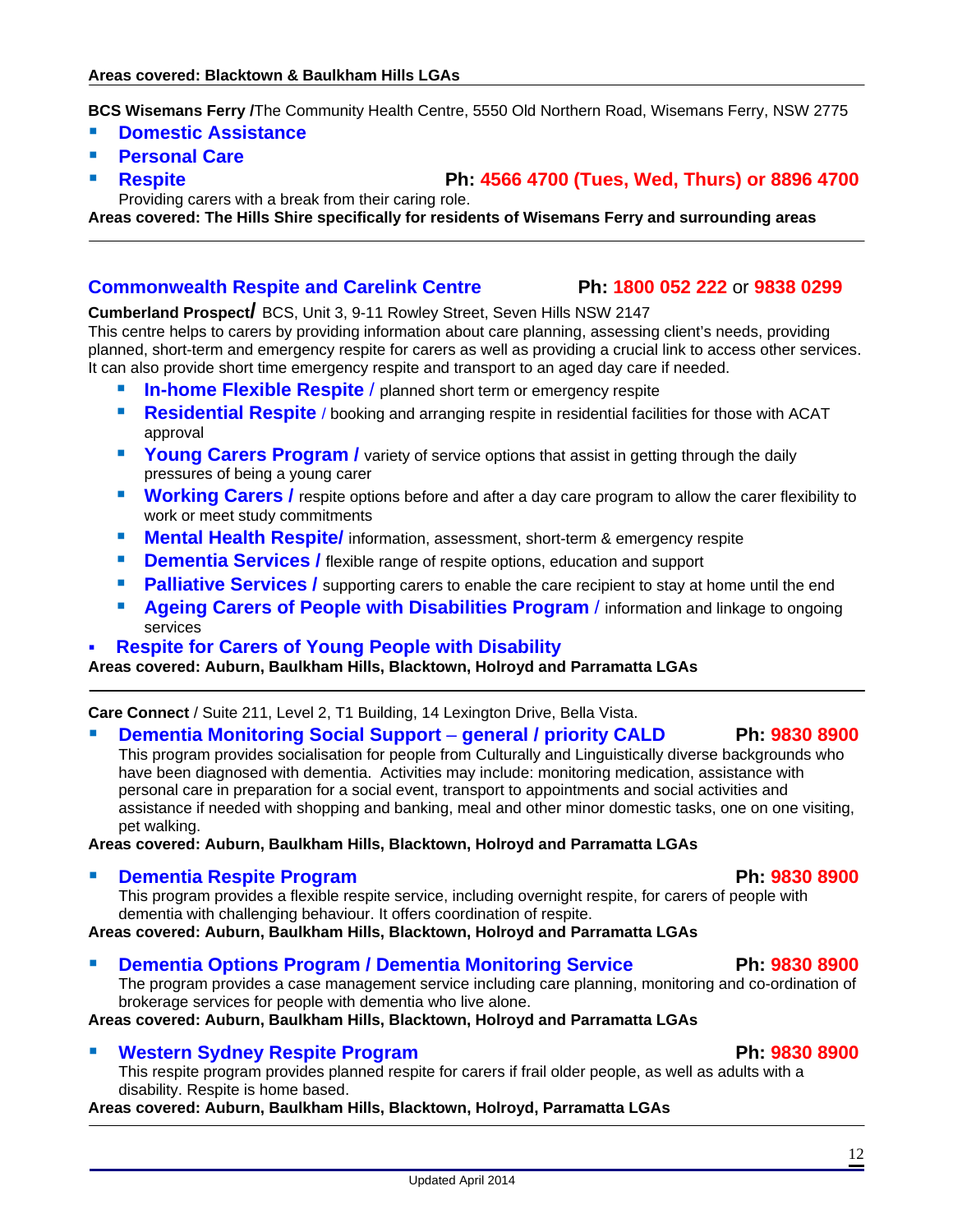**CatholicCare** / Level 2, 45-47 Scott St. Liverpool NSW 2170

#### **Dementia Home Support Ph: 8778 4222**

Provides in home respite, education, information and support for people with dementia and their carers with the aim of assisting them to remain in the community. Bilingual workers are available in most community languages.

#### **Areas covered: Auburn, Holroyd LGAs**

**The Hills Shire Council -** Hills Community Care **/** Balcombe Heights Estate, Building 15, 92 Seven Hills Road, Baulkham Hills

#### **In Home Monitoring / Respite**

In home monitoring including shopping, assisting to appointments, trips to the movies, lunches, visiting friends or outings. Occasional, overnight and emergency respite is available to help when there is an urgent need or short term need for respite.

- **Dementia Specific Day Care** *"Orange Blossom Cottage"*  Centre Based Groups (Monday to Friday), Younger Onset Dementia Group on Saturday
- **Carer Support Group** for carers of people with dementia

**Areas covered: Baulkham Hills LGAs** 

**Nental Health Respite Service Area Access 19761 5724** 

Flexible respite options to carers who live with and / or care for children (including adult children) with a severe mental illness/psychiatric disability and/or intellectual disability. **Areas covered: Baulkham Hills, Blacktown, Auburn, Holroyd and Parramatta LGAs** 

**Interaction Disability Services** / B2/11 Hudson Avenue, Castle Hill NSW 2154 **Ph: 1300 668 123**

#### **Ageing Parent Carers Respite Program**

#### **Children and Adults Flexible Respite Program**

INTERACTION Flexible Respite Service provides non-paid primary carers living with and looking after someone who has a diagnosed disability with planned and regular breaks from their caring role. The service provides one-on-one support to the person with a disability in a range of settings, including in-home and community-access/out-of-home respite support.

**Areas covered: Auburn, Baulkham Hills, Blacktown, Holroyd, Parramatta LGAs** 

**Kincare Community Services** / 4th floor, Building A, Sky City, 20 Lexington Drive, Bella Vista, Baulkham Hills, NSW 2153

#### **In-home Respite Service**

**Areas covered: Auburn, Baulkham Hills, Blacktown, Holroyd, Parramatta LGAs**

#### **In-home Dementia Respite Service**

**Areas covered: Auburn, Baulkham Hills, Blacktown, Holroyd, Parramatta, Hornsby, Ryde, Hunters Hill, Ku-ring-gai, Lithgow, Bathurst, Orange, Forbes & Parkes LGAs** 

#### **Disability Flexible Respite**

#### **Areas covered: Auburn, Baulkham Hills, Blacktown, Holroyd, Parramatta LGAs**

**Dementia Social Support and Monitoring Program**

These services provide substitute care and support such as attending to housework, cleaning, shopping, personal care, medication monitoring, transport and other support normally provided by carer, the trained carer can live-in client's home whilst the regular carer takes a meaningful break, this service can be an alternative to residential respite. (Short term care only).

**Diverse Community Care /** Suite 211, Level 2, T1 Building, 14 Lexington Drive, Bella Vista.

**Ph: 9898 0000** 

 **Ph: 9761 5707**

#### **Ph: 1300 733 510**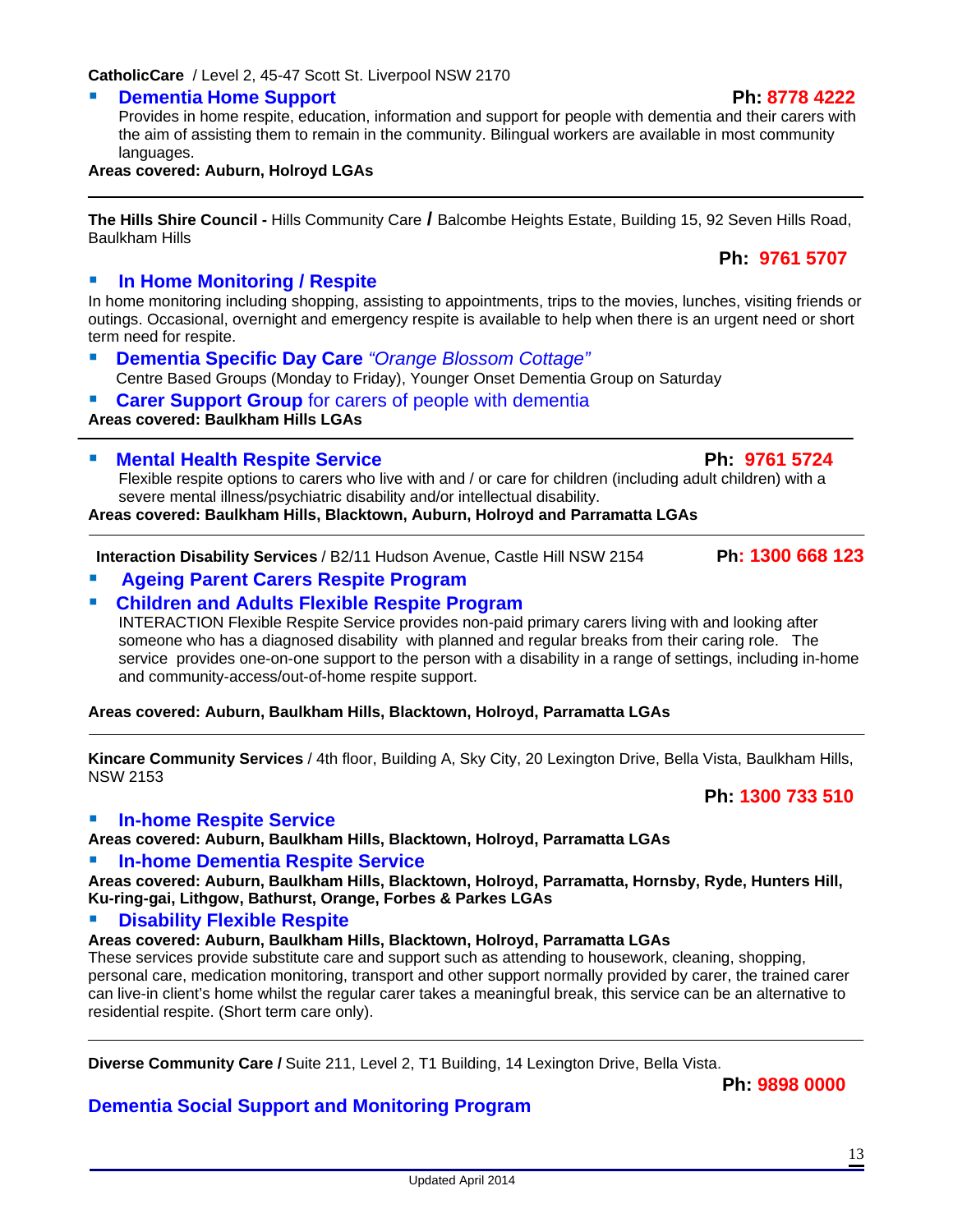Provides weekly or fortnightly social support, monitoring and assistance with daily living tasks including escorts to medical appointment, shopping and meal preparation for persons living in the community who suffer from dementia. Also provides in-home respite for carers as well as carer support. The client can received an average of 4 hours per week of service, based on need and resources.

## **National Respite for Carers Program (NRCP) /Dementia Specific**

Provides weekly or fortnightly in-home respite for carers caring for person with dementia. Priority of access is given to people from a Culturally and Linguistically Diverse background (CALD) in particular for Arabic, Vietnamese, Chinese. Our care workers will assists the carer to have meaningful breaks while providing social support to the person they are caring for. The carer/client can receive an average of 4 hours per week of service, based on need and resources.

**Areas covered: Holroyd, Hunters Hill, Parramatta, Ryde and Bankstown LGAs** 

### **CALD Social Support Program**

Provides weekly or fortnightly social support in-home which may also include escort to medical appointments, shopping and meal preparation for persons living in the community who are socially isolated and is from a Culturally and Linguistically Diverse Background (CALD), aged between 18-65.

**Areas covered: The Hills LGA only**

**Northcott Disability Services /** 1 Fennell Street, North Parramatta NSW 2151

 **Flexible Respite for Older Parent Carers Cumberland / Prospect Ph: 9890 0512** Addresses the specialised needs of individual carers and their child with high support needs due to a profound or severe disability. Services may include: centre-based respite, in-home respite, community access, emergency support. People 0 – 65. Eligible adolescent - criteria based on: intellectual, physical, acquired brain injury, dual diagnosis, sensory impairment and developmentally delayed.

**Areas covered: Auburn, Baulkham Hills, Blacktown, Holroyd and Parramatta LGAs)** 

**Our Lady of Consolation Home,** 32 Evans Rd, Rooty Hill NSW 2766

 **Respite & Wellness program for older people and their carers Ph: 9832 5470** (The centre provides centre based respite program for clients and programs for carers that include variety of leisure, lifestyle and education, information and health promotion activities.

**Areas covered: Auburn, Blacktown, Baulkham Hills, Holroyd, Parramatta LGAs** 

**Polish Australian Welfare Association** /182 Liverpool Rd, Ashfield NSW 2131 PO Box 1033 Ashfield

- **Polish Respite and Carer Support Services Ph: 9716 0036** Ethno specific service targeting Polish speaking people and Eastern Europeans provide In-home Respite Services for frail aged people, people with disability and their carers.
- **Complex care needs to stay living at home by co-ordinating different services needed (may include: personal care, light housework, laundry, shopping, meals preparation assistance, medication support, transport to shops or medical appointments, meeting client's social needs)**

**Areas covered: Auburn, Baulkham Hills, Blacktown, Holroyd and Parramatta LGAs** 

**Southern Cross Care Services /** Level 1, 50 O'Connell Street Parramatta 2150

 **In-home respite / HACC Ph: 1800 989 000** In-home respite service for frail aged people, people with dementia, people with disability and their carers. **In-home respite / HACC & National Respite for Carers Program Ph: 1800 989 000** In-home respite service for people with dementia and their carers.

**Areas covered: Auburn, Baulkham Hills, Blacktown, Holroyd and Parramatta LGAs**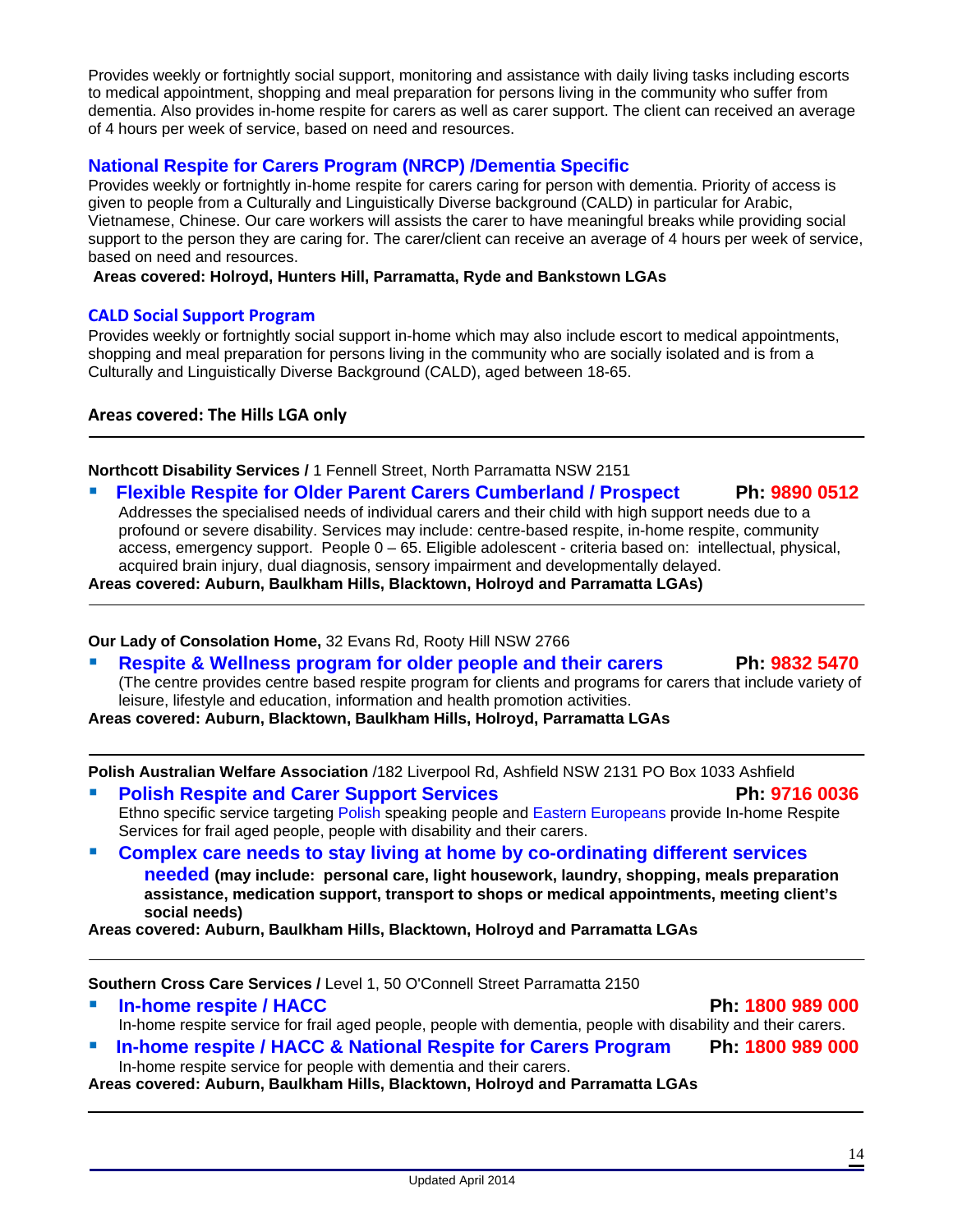**SydWest Multicultural Services Inc/**Ground Level, Suite 2, 125 Main Street Blacktown NSW 2148 **Home based respite CALD specific Ph**: **9621 6633 Fax: 9621 4702 Areas covered: Auburn, Baulkham Hills, Blacktown, Holroyd and Parramatta LGAs** 

## **DAY CARE PROGRAMS / CENTRE BASED RESPITE SERVICES**

**Auburn Community Health Service** */* Cnr Hargrave Rd and Walter St, Auburn NSW 2144

 **Auburn Aged Day Care /Centre Based Respite Service Enquiries Ph: 8759 3899** Multicultural day care centre for frail aged and disabled, providing both ethnic day care and Englishspeaking day care. Groups available: **Arabic, Chinese, Italian, Russian, Turkish, Ukrainian & Vietnamese speakers.**. This service provides: transport to and from the centre, hot lunch, social activities, health assessment and monitoring, health promotion, carer information and education and outings. Hours of service: Monday to Friday 8am-4:30pm)

**To make a referral ring Central Referral Service Ph: 1800 600 681 Fax: 9881 7789 Areas covered: Auburn LGA** 

**Auburn Hospital & Community Health Service WSLHD** / 19 Hevington Road, Auburn NSW 2144

 **Hevington House Dementia Specific Day Care Enquiries Ph: 9649 2583 Fax: 9646 2955** 

This is a secure aged day care centre which provides respite care facilities for people with dementia. All cultures are careered for. Transport, social activities, lunch health assessment and monitoring are provided.

#### **To make a referral ring Central Referral Service Ph: 1800 600 681 Fax: 9881 7789 Areas covered: Auburn LGA**

#### **Aged Day Service / Blacktown and Mt Druitt, Western Sydney Local Health District**

#### **Crestwood Centre Enquiries Ph: 9881 8954**

.

Embark Building, grounds of Blacktown Hospital, Marcel Crescent, Blacktown NSW 2148.

Multicultural day care centre for frail aged and people with a disability, providing both ethnic and Englishspeaking day care groups. Groups available: Arabic, Chinese, Croatian, Filipino, Greek, Italian and Tamil speakers. Transport is provided to and from the centre, lunch, social activities, health promotion, monthly outings, carer information and support.

#### **Copperfield Centre Enquiries Ph: 9881 1636**

Grounds of Mt Druitt Hospital, Luxford Road, Mt Druitt NSW 2770.

Day care centre for frail aged and people with a disability. Provides transport to and from the centre, hot lunch, social activities, health promotion, monthly outings, carer information and support. Groups available: English speaking and Pacific Communities group.

#### **Tallowood Centre / Dementia Specific Day Care Enquiries Ph: 9881 1524**

Ground of Mt Druitt Hospital, Railway Street Mt Druitt NSW 2770**.** 

This is a secure, dementia specific day care centre intended for all cultures. Transport, social activities and lunch are provided as well as carers information and support.

#### **To make a referral ring Central Referral Service Ph: 1800 600 681 Fax: 9881 7789 Areas covered: Blacktown LGA**

### **Carinya Aged Day Care /Centre Based Respite Service Enquiries Ph: 9684 2179**

8 River Rd Ermington NSW 2115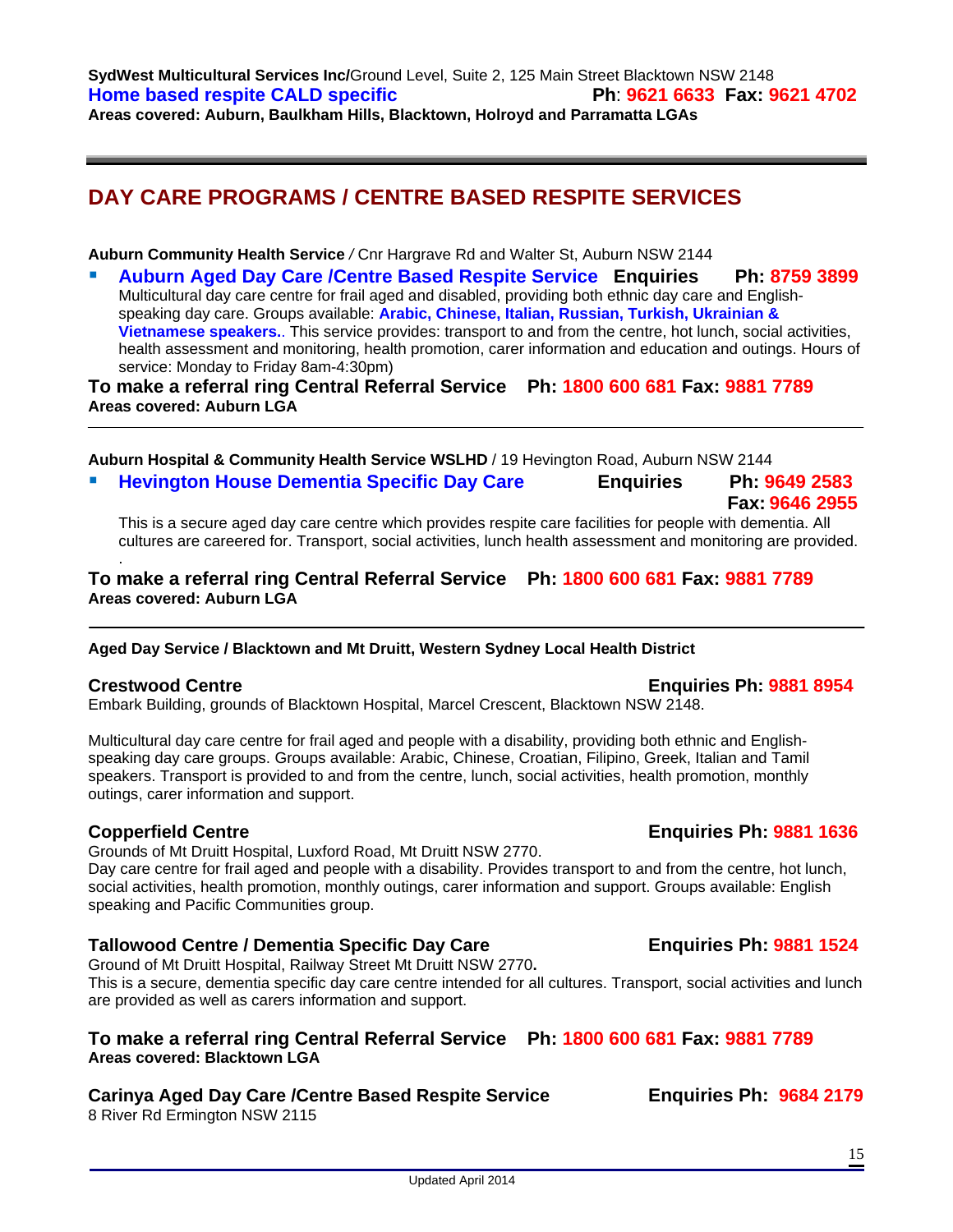Multicultural day care centre providing both ethnic and English-speaking day care. Groups available: Arabic, Chinese, Greek, Italian, Maltese and English-speaking. Transport is provided to and from the centre, hot lunch, social activities, health promotion, carer information and education and outings.

#### **Arabic Aged Day Care / Social Group Enquiries Ph: 96845753**

#### **Arabic Carer Support Group Enquiries Ph: 96845753**

## **To make a referral ring Central Referral Service Ph: 1800 600 681 Fax: 9881 7789**

#### **Rosewood Cottage Aged Day Care Centre Francisco Enquiries Ph: 9633 5496**

22 Fullagar Road, Wentworthville NSW 2145

Provides general English and Arabic groups. Day respites care service for frail aged with chronic medical conditions and /or early to moderate dementia. Transport is provided. Provides social and educational activities for Arabic speaking frail aged people.

#### **Areas covered: Holroyd LGA To make a referral ring Centralised Intake Service Ph: 1800 600681 Fax : 9881 7789**

### **The Hills Community Health Centre / Hills Aged Day Care Enquiries Ph: 8853 4500**

183-187 Excelsior Av, Castle Hill NSW 2154 Centre based aged day care for frail aged people and people with a disability. Multicultural and English speaking groups are available as well as specific groups for Chinese seniors.

### **Balcombe Heights Aged Day Care: Enquiries Ph: 8852 6300**

Building 17, Balcombe Heights Estate, 92 Seven Hills Rd, Baulkham Hills.

Centre-based aged day care for frail aged people and people with a disability. Groups for English, Italian and Tamil speakers. Transport is provided to and from the centre, hot lunch, social activities, health promotion and outings.

#### **Areas covered: The Hills Shire LGA, Parramatta LGA**

**To make a referral ring Central Referral Service Ph: 1800 600 681 Fax: 9881 7789** 

**Anglicare Chesalon Services /** 155A March Street, Richmond NSW 2753

 **Cumberland Day Centre / Dementia specific centre based respite Ph: 9760 2767**  St Paul's Anglican Church, 13 A Crown Street (Church Hall) Harris Park NSW 2150 **or Fax: 9760 2304**

The centre offers stimulating activities designed to maintain skills and independence. Bus transport and meals are provided. Open Monday to Friday 8:30am to 4pm. All mail to PO Box 892, Richmond NSW 2753 **Areas covered: Auburn, Holroyd and Parramatta LGAs** 

#### **Whalan Day Centre / Dementia specific centre based respite Ph: 9625 7901** St James Anglican Church, 40 Halinda Street, Whalan NSW 2770.

The centre offers clients living with dementia fun, stimulating activities designed to maintain skills and independence. Bus transport and meals are provided. Open Monday to Saturday. All mail to PO Box 892, Richmond NSW 2753

## **Areas covered: Blacktown LGA**

### **Eleebana Respite Cottage Ph: 4560 3700 Ph: 4560 3700**

360 Windsor Street, Richmond NSW

Respite cottage providing 48 hours of respite care Friday to Sunday to those caring for someone who has **dementia**, is **frail aged** or is an **ageing carer** (over 65 years old) **of a younger person with a disability**. **Areas covered: Western Sydney – Co-ordination office**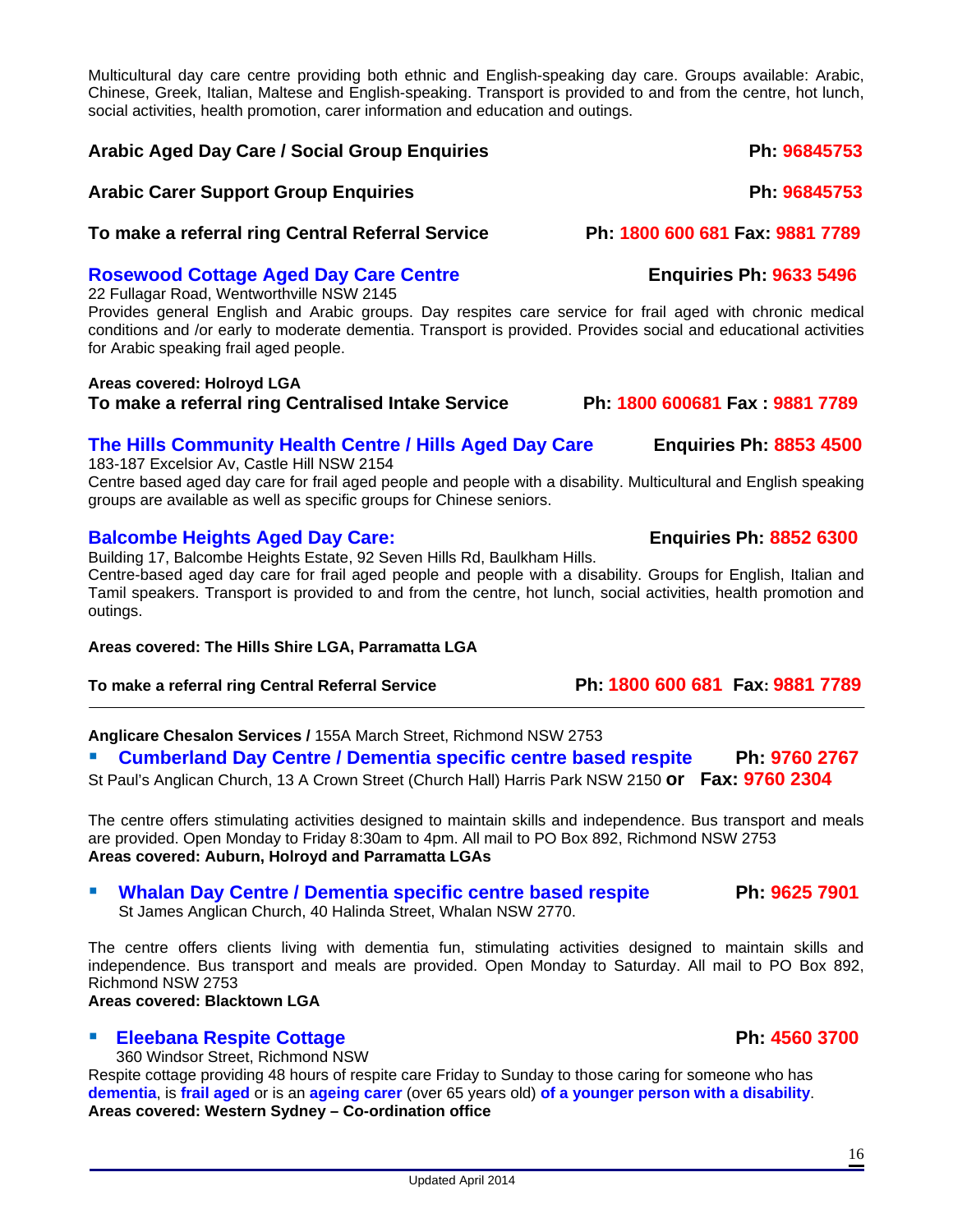**Anglican Retirement Villages** / 593 Old Northern Road, Glenhaven, NSW 2156

**Nell Slade Respite Centre / Centre based respite Ph: 9659 2348**

Extended hours centre (7am-6pm) provides respite to working carers of frail older people including people with dementia.

**Area covered: Hills Shire, Hornsby and Ku-ring-gai** 

**Uniting Care Ageing, Sri Om Care & Tamil Welfare/** 3 Bridge Avenue, Lidcombe (underneath the library) **Day Care Social Group for seniors from Sri Lanka & India / generally Tamil speakers** The group meets on every Tuesday from 10 am to 2pm in Lidcombe Community Centre, activities include gentle exercises, games, light refreshments are provided. **Uniting Care Ageing & Sri Om Care** */* Regents Park Community Hub, 1 Amy Street, Regents Park. **Day Care Social Group for seniors from India & Sri Lanka / generally Tamil speakers**  The group meets alternate Mondays from 10:30 am to 1pm. Activities include gentle exercises, games, light refreshments are provided. **Sri Om Care Day Care Social Group for seniors from Sri Lanka & India / generally Tamil speakers**  The group meets every forth Sunday of each month from 10am to 2pm For more information contact: Jay Raman: **0410 759 906 Areas covered: Auburn LGA and the surrounding areas** 

**Australian Chinese Community Association /** 15 Hunter Street, Parramatta NSW 2150 **Example 3 Chinese Dementia Respite Day Care Ph: 9687 8981 Areas covered: Auburn, Baulkham Hills, Blacktown, Holroyd, and Parramatta LGAs Chinese Aged Day Care Ph: 9687 8981 Areas covered: Auburn, Holroyd, and Parramatta LGAs**

**Australian Unity** / Constitution Hill Aged Care, 1 Centenary Avenue, Northmead NSW 2152

#### **Wellbeing & Respite Day Care Centre Ph: 8839 7215 or 8839 7110**

This is a centre based aged day care / respite care for frail aged people, people with disability and carers. It provides social activities/outings, meals, rehabilitation, physical strength workouts, self-development and mental stimulation activities. Transport is provided only to clients who live in 7km radius from the centre). **Areas covered: Cumberland/Prospect (Auburn, Baulkham Hills, Blacktown, Holroyd, Parramatta LGAs)** 

**Baptist Care/** 8 Free Settlers Drive, Kellyville NSW 2155 **Gracewood Day Respite Centre Ph: 8804 4700 or 8804 4713**

This is a centre based aged day care/respite centre for frail aged people and people with dementia - transport, person centre social activities, outings, lunch and morning tea are provided. Operates Monday to Friday 9.30 - 3.30. Long day care can also be arranged if required.

**Areas covered, Hills, Blacktown, Parramatta, Holroyd, and Auburn LGA's.**

#### **Willmette Cottage, 3 Homelands Ave, Carlingford NSW 2118 Ph: 9873 4383 or 8804 4700**

Provides planned day and overnight respite or emergency respite, operates 7 days a week. Saturday and Sunday day respite also available. For frail aged and people with dementia. **Areas covered: Hills, Blacktown, Parramatta, Holroyd, and Auburn LGA's.**

### **Gilgai Aboriginal Day Care Centre** *Ph:* **9832 3825 <b>Ph:** 9832 3825

2 Bindaree St, Hebersham NSW 2770**Fax: 9832 8826 Areas covered: Blacktown and Penrith LGAs**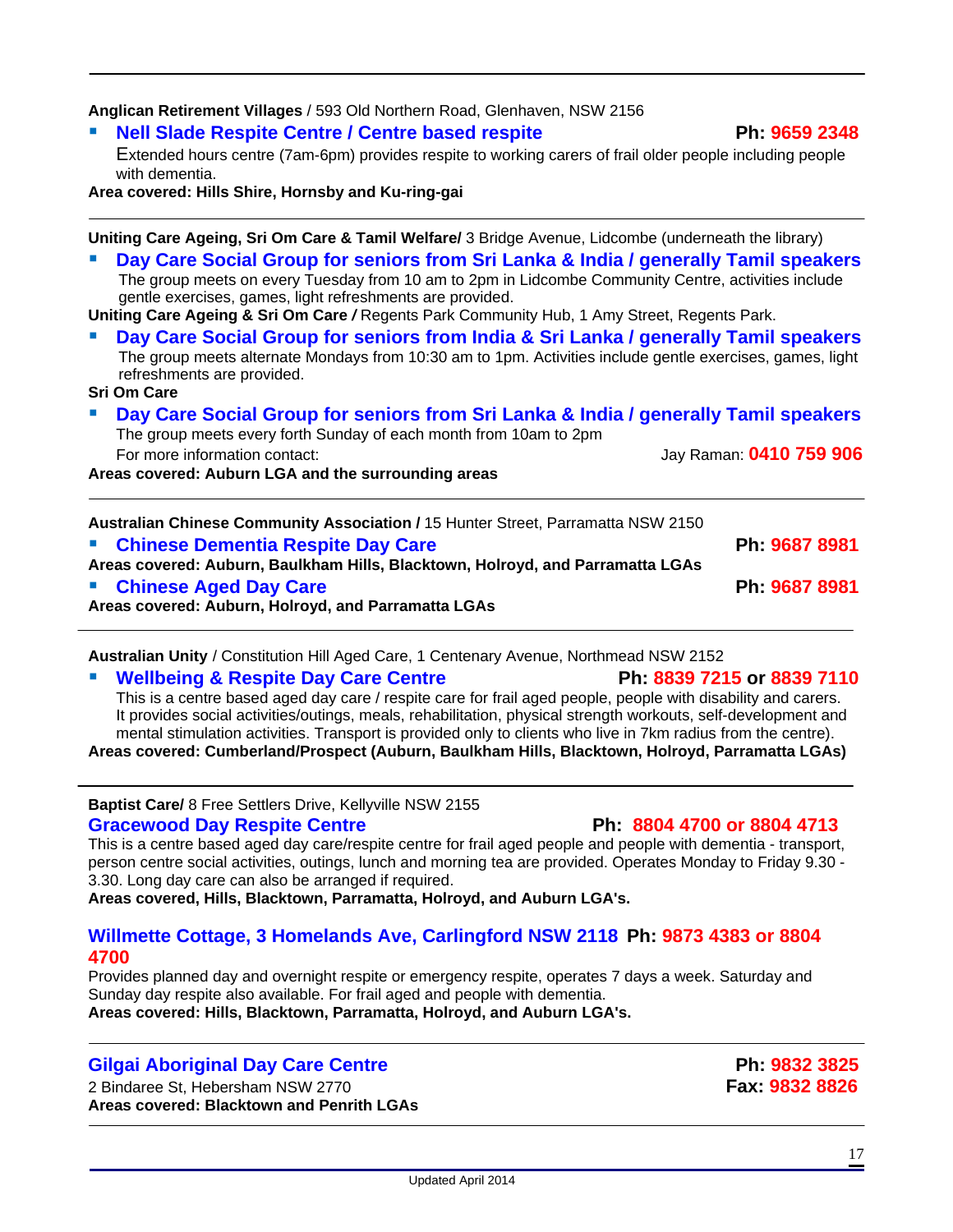#### **Greek Welfare Centre** / 378A King St, Newtown NSW 2042**Ph: 9516 2188**

**Greek Centre Based Frail Aged Day Care 7 Station Street, West Harris Park 2150** 

The program includes transport to and from the Centre, hot lunch, activities, health promotion and education, and outings.

**The Blacktown group meets on Monday and covers Blacktown LGA The Harris Park group meets on Tuesday and covers the Parramatta, Holroyd and Auburn LGAs.** 

- **Multicultural Centre Based Respite/Aged Day Care Ph: 9687 8955** The program includes transport to and from the Centre, hot lunch, activities, health promotion and education, and outings. The client needs to have a working carer. This group meets on Thursday at Harris Park.
- **Multicultural Dementia Centre Based Respite/Aged Day Care Ph: 9687 8955** The program includes transport to and from the Centre, hot lunch, activities, carer information and outings. This group meets on Wednesday at Harris Park.

#### **Areas covered: Auburn, Blacktown, Holroyd and Parramatta LGAs**

**Hills Shire Council - Hills Community Care /** Balcombe Heights Estate, Building 15, 92 Seven Hills Road, Baulkham Hills 2153 **Ph: 9761 5702**

#### **Social Day Programs**

The program is for older persons who are at risk of social isolation, provides transport, morning and afternoon tea, planned activities, practical assistance as need.

#### **Areas covered: Baulkham Hills LGAs**

#### **Holroyd City Council**

 **Guilford Community Centre Respite Day Care Program Ph: 9632 2765**  90 O'Neill Street, Guildford NSW 2161 This is a centre based aged day care / respite care service for frail aged and disabled people, people with mild to moderate dementia and mild intellectual impairment – transport, social activities, lunch and weekly outings are provided. **Areas covered: Holroyd LGA** 

 **Arabic Dementia Aged Day Care Group** (Mon, Tue, Wed, Fri) **Ph: 9632 2765** The Arabic dementia group runs 4 days a week. A bi-lingual worker will assist with any language requirements, assessments and operation of the program. Hot meal, transport, outings and activities are provided.

**Areas covered: Holroyd, Parramatta and Auburn LGAs** 

**Uniting Church in Australia Property Trust (NSW)/ Uniting Care Australia / Sydney West Community Care** 

 **Centre Based Day Care / General, multicultural and language specific groups including Tamil, Vietnamese, Turkish and Indian / Sri Lankan.**  9 Carlton Street, Granville **– Tamil & Vietnamese groups Cnr. McKenzie and Nipigon Streets Seven Hills (Uniting Church Hall) – Indian/Sri Lankan group** (in partnership with Sri Om Care) **and General group**  Transport to and from the centres, hot meal and activities will be provided.

#### **For more information or to make a referral ring the Day Centre Manager, Sydney West Community Care: Ph: 1300 847 845**

**Areas covered: Auburn, Holroyd, and Parramatta LGAs & Cumberland Prospect** 

 **Ph: 9687 8955**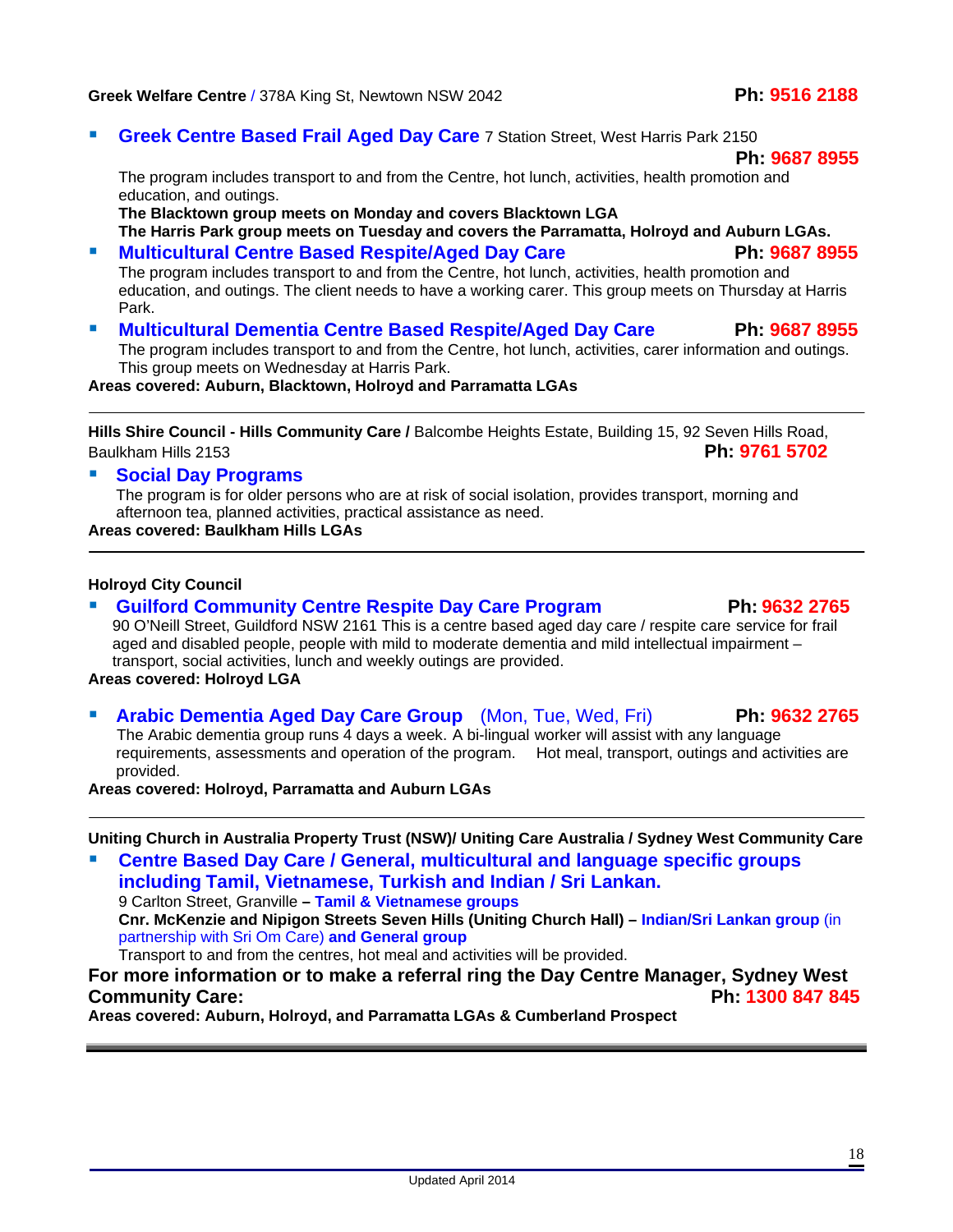## **CARER SUPPORT SERVICES**

**See also other sections of this directory** 

**Anglicare Mt Druitt Community Care/**91a Kurrajong Ave, Mt Druitt NSW 2770 / PO Box 217 Rooty Hill NSW 2766

- **Counselling, Support, Information & Advocacy Service Ph: 8805 0959**
- **Dementia specific Counselling, Support, Information & Advocacy Service**  These services provide assistance in understanding and managing situations, behaviours and relationships associated with the person's need for care and/or the caring role. It also offers information, advice and advocacy services.

**Areas covered: Blacktown, Baulkham Hills, Auburn, Holroyd and Parramatta LGAs** 

**Anglicare - Nepean Community Care Service /**396 High Street, Penrith NSW 2750

 **Case Management for Ageing Parents/Carers of People with Disability/Support Coordination Program for older Parent Carers Ph: 4731 8399** 

 This program is to assist older parents of an adult son or daughter with a disability, to maintain their caring role for as long as possible. Services provided: case management, linking families into flexible respite, assist with planning for the future, support families to build and strengthen social networks, developing informal networks and peer support.

**Areas covered: Auburn, Blacktown, Baulkham Hills, Holroyd and Parramatta LGAs** 

**Anglicare – Mt. Druitt Community Care Service**/ 91a Kurrajong Ave, Mt Druitt NSW 2770 / PO Box 217 Rooty Hill NSW 2766

*Respite Options Ph: 4731 8399*

 A flexible package of respite care provided for people with a disability living with a carer. **Areas covered: Auburn, Blacktown, Baulkham Hills, Holroyd and Parramatta LGAs and Nepean** 

**Auburn Aged Care Assessment Team /** At St Joseph's Hospital, Normanby Rd, Auburn NSW 2144

**Auburn Carer Support Group Auburn 2018** Ph: 9749 0379

Provides emotional, social and educational support to carers in the local area. **Areas covered: Auburn LGA** 

**Baptist Care/** 8 Free Settlers Drive, Kellyville NSW 2155 **Ph: 8804 4700 Fax: 8804 4701** Referrals: CHillsDistrict@baptistcare.org.au

#### **Flexible Respite**

In-Home, centre based (day) and overnight **Areas covered: Hills, Blacktown, Parramatta, Holroyd, and Auburn LGA's**

### Gracewood Day Respite Centre **Ph: 8804 4700 or 8804 4713**

Provides centre based day respite for cares of people who are frail aged people and people with dementia or disability-, person centre social activities, outings, lunch and morning tea are provided. Operates Monday to Friday 9.30 - 3.30. Long day care can also be arranged if required.

**Areas covered: Hills, Blacktown, Parramatta, Holroyd, and Auburn LGA's**

### **Willmette Cottage, 3 Homelands Ave, Carlingford NSW 2118 Ph: 9873 4383 or 8804 4700**

Provides planned day and overnight respite or emergency respite for carers of people who are frail aged, have dementia or disability, operates 7 days a week. Saturday and Sunday day respite also available. **Areas covered: Hills, Blacktown, Parramatta, Holroyd, and Auburn LGA's**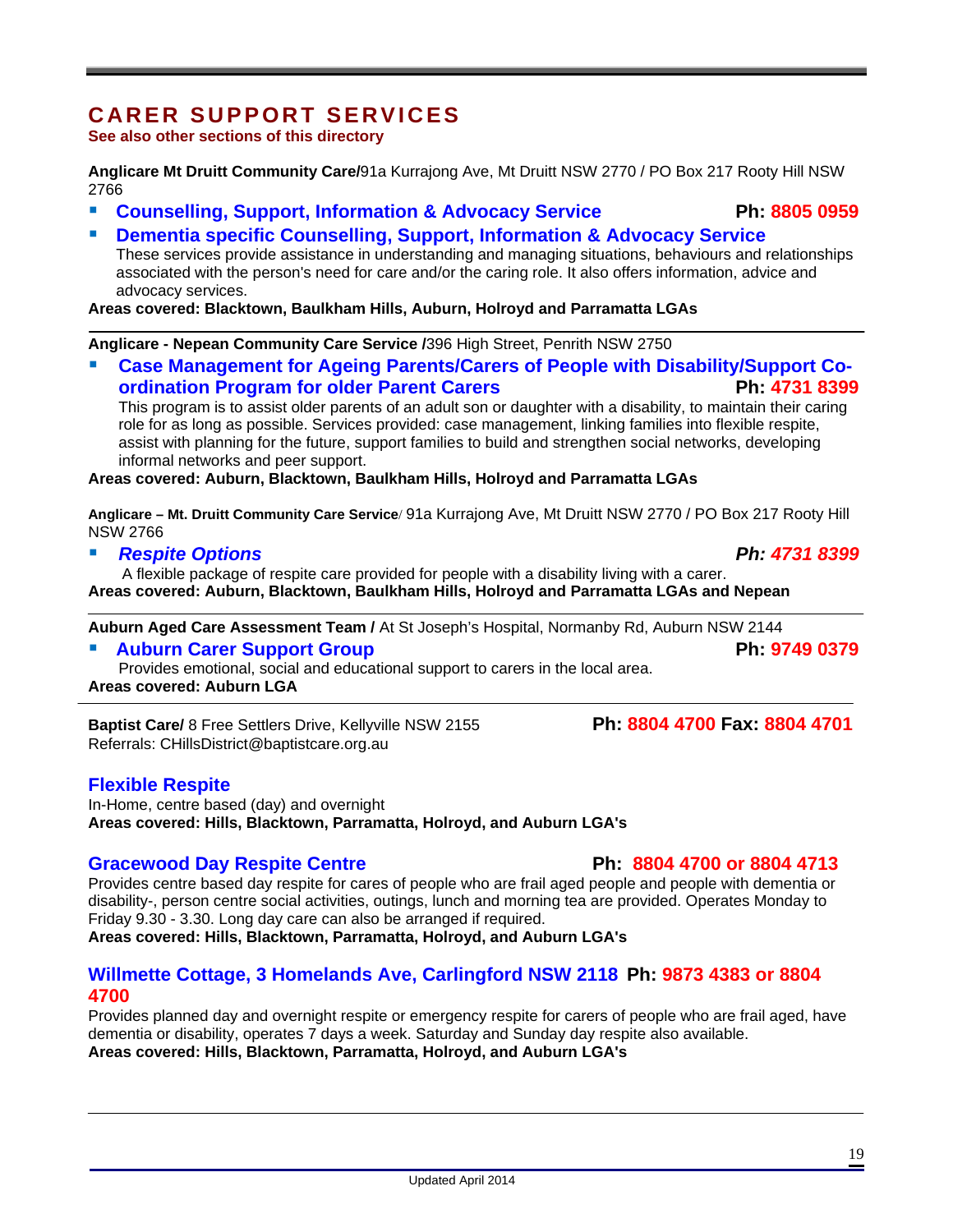**Cumberland Prospect Commonwealth Respite and Carelink Centre /** BCS, Unit 3, 9-11Rowley Street, Seven Hills NSW 2147

### **Ageing Carers of People with Disabilities Program Ph: 1800 051 222 or 9838 0299**

Provides: respite, information, support, case management, referral, assistance with planning for the future. **Areas covered: Auburn, Baulkham hills, Blacktown, Holroyd and Parramatta LGAs** 

**Diverse Community Care /** Suite 209-211, Level 2, 14 Lexington Drive Bella Vista NSW 2153

• **Case management, Community Options Program (COPs)**

Program is able to provide short-term case management to carers to support them in their caring role of a person with a permanent or profound disability with complex care needs. Its offers information, advocacy, advice, facilitation and assist carers to navigate the service system.

#### **Areas Covered: Auburn, Bankstown, Blacktown, Holroyd, Hunters Hill, Parramatta, Ryde, The Hills LGAs**

**The Hills Shire Council - Hills Community Care** / Balcombe Heights Estate, Building 57, 92 Seven Hills Road, Baulkham Hills NSW 2153

 **Working Carers Liaison Program Ph: 9761 5705** Provides information, education, advocacy and short term case management

**Areas covered: Auburn, Blacktown, Baulkham Hills, Holroyd and Parramatta LGAs** 

**Interaction Disability Services/** B2/11 Hudson Avenue, Castle Hill NSW 2154

### **Ageing Parent Carers Respite Program**

#### **Children and Adults Flexible Respite Program**

INTERACTION Flexible Respite Service provides non-paid primary carers living with and looking after someone who has a diagnosed disability with planned and regular breaks from their caring role. The service provides oneon-one support to the person with a disability in a range of settings, including in-home and communityaccess/out-of-home respite support.

**Areas covered: Auburn, Baulkham Hills, Blacktown, Holroyd, Parramatta LGAs**

**Our Lady of Consolation Home/** 32 Evans Rd, Rooty Hill NSW 2766

- **Respite & Wellness program for older people and their carers Ph: 9832 5470** The centre provides centre based respite program for clients and programs for carers that include variety of leisure, lifestyle and education, information and health promotion activities.
- **Areas covered: Auburn, Blacktown, Baulkham Hills, Holroyd and Parramatta LGAs The Carer Connection - Carer Support Group The Carer Support Group Ph: 9832 5417**

Provides social groups, home visits, social outings, information, education and assistance with referrals) **Areas covered: Blacktown LGA and Nepean LGA** 

**Northcott Disability Services /**1 Fennell Street, North Parramatta NSW 2151

 **Respite for Older Parent Carers Cumberland Prospect Ph: 9890 0512** The service addresses the specialised needs of individual carers and their child with high support needs due to a profound or severe disability. Services available are flexible and may include: centre based respite, inhome respite, community access, emergency support, camps, holidays, respite. **Areas covered: Auburn, Baulkham Hills, Blacktown, Holroyd and Parramatta LGAs** 

**WSLHD /** Merrylands Community Health Centre, 14 Memorial Avenue, Merrylands NSW 2160

### Arabic Carer Support Group **Ph:** 9682 3133

Provides social and educational activities for Arabic speaking frail aged people.

 **Ph: 1300 668 123**

**Ph: 9898 0000** 

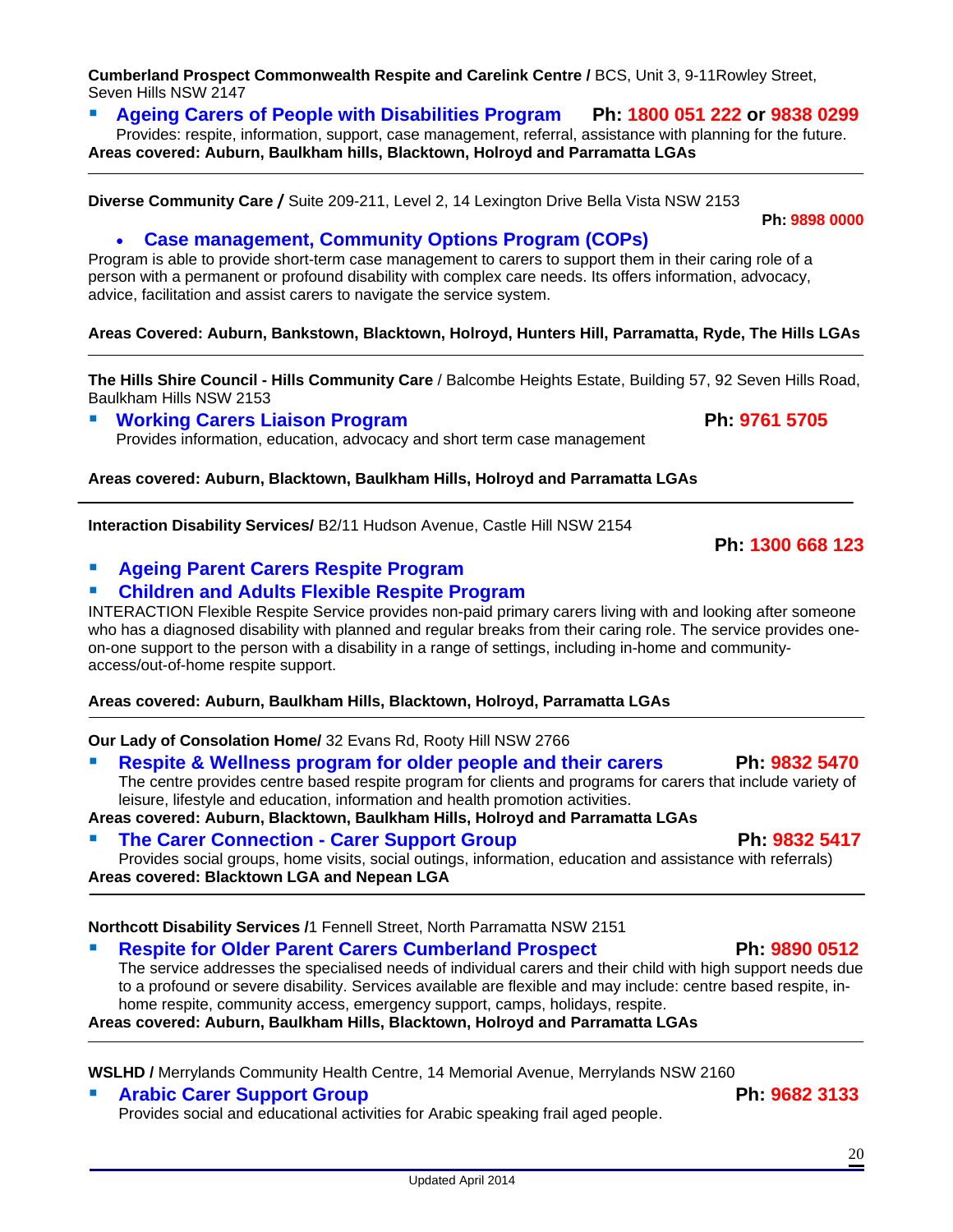**SydWest Multicultural Services Inc/**Ground Level, Suite 2, 125 Main Street Blacktown NSW 2148

#### **CALD specific Counselling, Support, Information & Advocacy Service Ph: 9621 6633**

This program provides carers of frail elderly people or younger people with disabilities with assistance in understanding and managing situations, behaviours and relationships associated with the person's need for care and/or the caring role. HACC Bilingual Support & Access Officers assist and refer clients to the appropriate services.

#### **Multicultural Carers Support Groups Access Ph: 9621 6633**

One group is run from the Blacktown and another from the Mount Druitt Office

**The program aims to assist carers of CALD background living in the Blacktown, Baulkham Hills, Auburn, Holroyd and Parramatta LGAs** 

**Parramatta City Council Home Support & Community Services /** Level 1, Council Chambers Building, Civic Place, Parramatta NSW 2150

#### **Carer Support Program**

Providing information, support, advocacy, short-term counselling, referral, free seminars and support groups for those who care for an older person or a person of any age with a disability.

#### **Areas covered: Parramatta LGA**

**Polish Australian Welfare Association /** 182 Liverpool Rd, Ashfield NSW 2131

**Polish Carer Support Group** (education, information & social activities) **Ph: 9716 0036** 

**Ph: 9806 5125** 

**NSW Transcultural Mental Health Centre /** Cumberland Hospital, North Parramatta

 **Support Groups for Non-English Speaking Backgrounds Carers Ph: 8838 2120** Groups for carers who look after a family member or friend with a mental health problem including depression, bipolar disorder, schizophrenia, and all forms of dementia. Provides support in appropriate language, information and education on Mental Health opportunities to network and advocacy. Language groups available: **Arabic, Chinese, Farsi/Persian, Greek, Hindi, Khmer, Korean, Macedonian, Spanish, Tagalog/Filipino, Turkish, and Vietnamese.**

## **SOCIAL SUPPORT / NEIGHBOUR AID SERVICES**

**Auburn Diversity Services Inc.** 17 Macquarie Road, Auburn NSW 2144

#### **Social Support Services Ph: 9649 6955**

For people from Culturally & Linguistically Diverse Backgrounds (Afghan, Turkish, Bosnian, Vietnamese and Chinese. Refugee communities/multicultural groups)

The service will support groups and social activities, provide home visits and relevant information sessions. **Areas covered: Auburn, Holroyd and Parramatta LGAs** 

**Anglicare Social Support Cumberland/Prospect / Mt Druitt /** 91a Kurrajong Ave, Mt Druitt NSW 2770 / PO Box 217 Rooty Hill NSW 2766

#### **Social Support Services Ph: 8805 0959**

### for people from **Culturally & Linguistically Diverse Backgrounds**

Social Support provides friendly visiting, assists with letter writing, shopping, bill paying and banking, accompanying to medical appointments, attending social group activities, helps with minor garden and home maintenance and with individual transport to an appointment.

Areas covered: Auburn, Baulkham Hills, Blacktown, Holroyd and Parramatta LGAs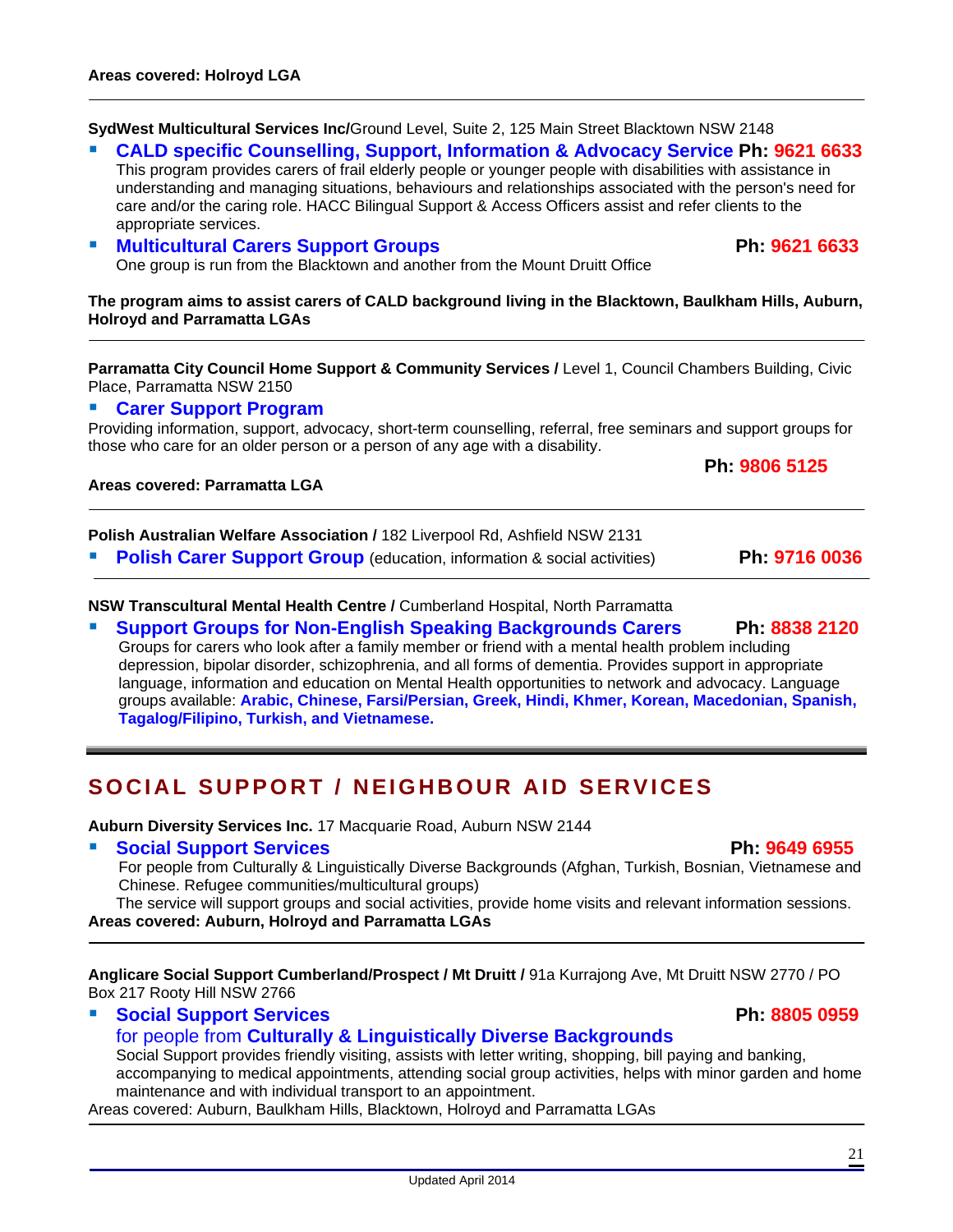#### **Baptist Community Service Auburn** Care Centre / 104 Station Road, Auburn NSW 2141

#### **Auburn Neighbour Aid Services Ph: 8741 5999 or 8741 5901**

Staff and volunteers provide home visiting/companionship, practical assistance with writing letters, paying bills, advocacy, phone monitoring/chatting, filling out forms, assistance with shopping, reading to visually impaired clients non-medical transport and assistance for carers. Activities and outings that cater for small interest groups and also larger group outings where transport is provided to encourage community access and socialisation. Men only group activities can be organized relevant to group's needs.

**Areas covered: Auburn LGA** 

#### **Holroyd Social Support Services Ph: 8741 5999 or 8741 5905**

Staff and volunteers provide home visiting/companionship, practical assistance with writing letters, paying bills, advocacy, phone monitoring/chatting, filling out forms, assistance with shopping, reading to visually impaired clients non-medical transport and assistance for carers. Activities and outings that cater for small interest groups and also larger group outings where transport is provided to encourage community access and socialisation. Men only group activities can be organized relevant to group's needs.

**Areas covered: Holroyd LGA** 

Social support for people aged 14-24 with mild to moderate disability **Areas covered: Auburn LGA** 

**Baptist Community Service /** Hills Care Centre 253 Old Northern Rd, Castle Hill NSW 2154

#### **Social Support Ph: 8896 4700**

Volunteers provide home visiting/companionship, practical assistance with writing letters, paying bills, advocacy and occasional transport.

**Areas covered: Baulkham Hills and Blacktown LGAs** 

**BCS Care Centre Wisemans Ferry/** The Community Health Centre, 5550 Old Northern Road, Wisemans Ferry, NSW 2775

 **Social Support Ph: 4566 4700 (Tues, Wed, Thurs) or 8896 4700** Assisting clients with shopping and medical appointments.

#### **Respite**

**Areas covered: The Hills Shire specifically for residents of Wisemans ferry and surrounding areas as well as parts of Gosford, Hawkesbury and Hornsby LGAs.** 

**Care Connect /** Suite 211, Level 2, T1 Building, 14 Lexington Drive, Bella Vista

## **Ph: 9830 8900**

 **Social Support with Case Management**  This service is for **Aboriginal and Torres Strait Islander** Australians who are over 45 and would benefit from social activities, shopping, help with banking, transport, friendly visiting and case management.

**Social Support / Dementia Monitoring – general/priority CALD** 

This program aims to meet the social needs of frail aged or disable clients who have dementia or other memory problems. Activities may include: monitoring medication, assistance with personal care in preparation for a social event, transport to appointments and social activities and assistance if needed, shopping and banking, assistance with meal and other minor domestic tasks, one on one visiting, pet walking.

**Areas covered: Auburn, Baulkham Hills, Blacktown, Holroyd, Parramatta LGAs** 

**CatholicCare Social Services** Diocese of Parrmatta - St Patrick Parish Centre, 51-59 Allowah St, Blacktown NSW 2148 PO Box 359 Blacktown

#### **Blacktown Neighbour Aid Service Ph: 8822 2238 Ph:** 8822 2238

Staff and volunteers provide services of social support being : home visiting / companionship, practical assistance with writing letters, paying bills, advocacy, phone monitoring / chatting, filling out forms. Medical appointments, social outings and events.

**Peer Support Ph: 8741 5999 or 8741 5904**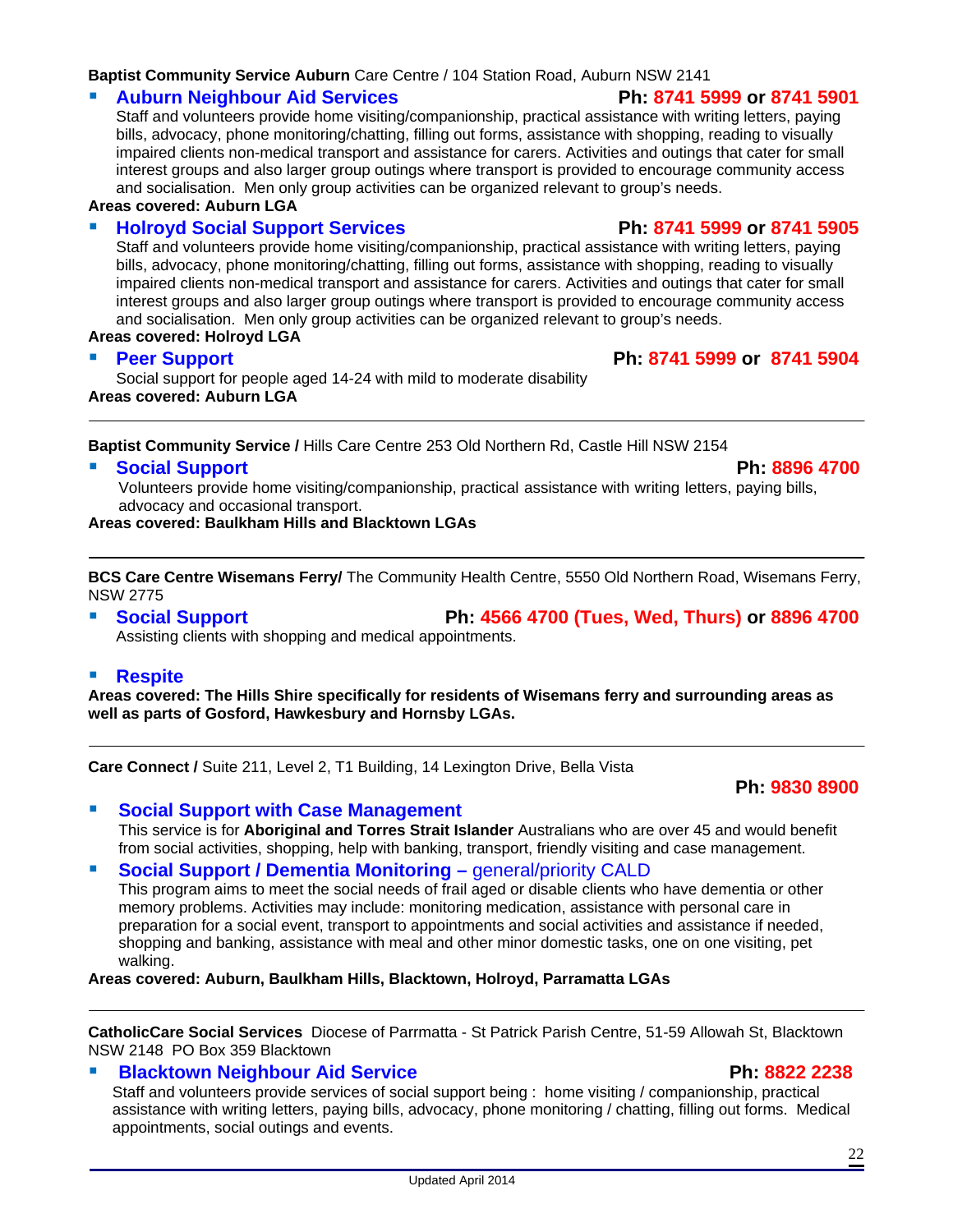**Dial Us Inc. / Neighbour Aid /**Suite 7, 88 Rooty Hill Road, Rooty Hill NSW 2766

## **Mt Druitt Neighbour Aid Ph: 9832 4585 Coordinator 0418 237 059**

Volunteers provide home visiting/companion, escorted shopping trips, medical appointment and social and recreational support.

**Areas covered: Mt Druitt, Rooty Hill, Oakhurst, Glendenning, Willmott, Minchinbury, Hassall Grove, Plumpton, Shalvey Dean Park and Lethbridge Park** 

#### **Diverse Community Care/**Suite 209-211, Level 2, 14 Lexington Drive, Bella Vista NSW 2153

#### • **CALD Social Support Program Ph: 9898 0000**

Provides weekly or fortnightly social support in-home which may also include activities such as escorting to medical appointments, shopping and meal preparation for persons living in the community who are socially isolated, aged 18-65 and from a CALD background.

#### **Areas covered: The Hills LGA only**

**Holroyd City Council /** 16 Memorial Ave, Merrylands NSW 2160

**Holroyd Peer Support Program Ph: 9840 9913**

After hours social support group offering recreational activities to adults with mild intellectual disability **Areas covered: Holroyd LGA** 

#### **Holroyd Neighbour Aid /** *42 Lane St, Wentworthville* **Ph: 9688 4751**

Companionship/visits, shopping assistance, support to attend appointments, various transport e.g./ bingo, hydrotherapy, social activities, social outings, interest groups & errands e.g. bill paying, reading mail, letter writing.

#### **Areas covered: Holroyd LGA**

**Holroyd City Council, Aboriginal & Torres Strait Islander Social Support Service /** 42 Lane St, Wentworthville **Ph: 9636 8352 Coordinator: 0420 569 653** 

The service is volunteer based that provides Support and assistance to individuals either within the home or in accessing community services. Support can be outings/day trips, companionship, phone calls, home visits, assistance with paying bills, shopping and assistance with appointments.

#### **Areas covered: Auburn, Holroyd, and Parramatta LGA's.**

**Karabi Community & Development Services /** *Karabi Neighbourhood Cottage 29 Aleta Way Seven Hills NSW 2147. P.O Box 181 Pendle Hill NSW 2145* 

#### **Karabi Social Support Ph: 9688 1084**

Assistance with shopping and errands, emotional and social support for clients in their own home / regular visits by volunteers, transport to medical and other appointments, help with banking, making appointments, reading newspapers and writing letters. Activities and programs for seniors are also provided. **Areas covered: Blacktown LGA** 

**Karabi Community & Development Services /** *Corner of Fyall Avenue and Darcy Road, Wentworthville NSW 2145 P.O Box 181 Pendle Hill NSW 2145* 

### **Karabi Social Support Ph: 9631 6575**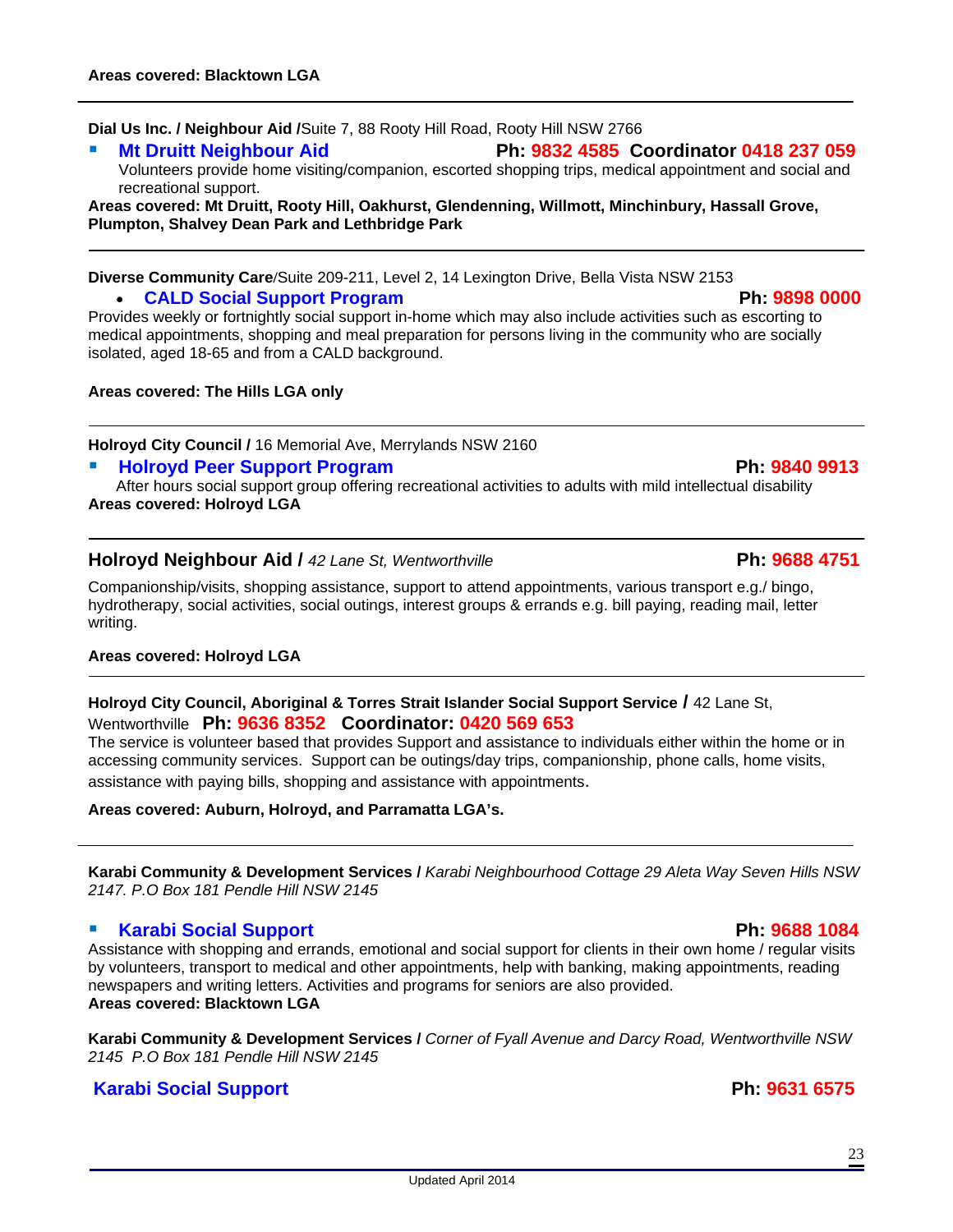Assistance with shopping and errands, emotional and social support for clients in their own home / regular visits by volunteers, transport to medical and other appointments, help with banking, making appointments, reading newspapers and writing letters. Activities and programs for seniors are also provided. **Areas covered: Parramatta LGA**

**Parramatta Council Home Support & Community Services /**Council Chambers Building, Parramatta NSW 2150

#### **Neighbour Aid Visiting Services Ph: 9806 5121**

Provides social support to assist in meeting a person's need for social contact and connecting them to activities in the community. The support is provided to them as an individual and helps them to participate in society and have a good life.

#### **Parramatta Peer Support Ph: 9806 5124**

Provides recreational and social activities to people with disability **Areas covered: Parramatta LGAs** 

**Riverstone Neighbourhood Centre and Community Aid Service** / Sam Lane Community Complex, Park St, Riverstone NSW 2765

#### **Riverstone Neighbour Aid /Social Support Ph: 9627 3219**

Provides social support that includes assistance with shopping and medical appointment, volunteers also visit people in their homes.)

#### **Areas covered: Blacktown LGAs**

#### **Men's Shed Social Support Program Ph: 9627 3219**

**Areas covered: Auburn, Holroyd, Parramatta, The Hills and Blacktown** 

**SydWest Multicultural Services Inc** / Ground Level, Suite 2, 125 Main Street Blacktown NSW 2148

**Social Support CALD Specific Ph: 9621 6633**

The program aims to reduce social isolation and promote increased community participation by engaging clients with CALD specific or mainstream social activities. The support is provided through a range of activities including group meetings and social outings.

**Areas covered: Blacktown, Baulkham Hills, Auburn, Holroyd and Parramatta LGAs** 

## **FOOD SERVICE**

**Auburn Meals on Wheels /** 6 Euston Road, Auburn NSW 2144

**Food Services Ph: 9897 3832** 

Fresh and frozen meals delivered to clients' homes

**Centre Based Meals** 

Clients receive morning and afternoon tea, three course lunch and activities. Centre Based Meals run **English, Arabic and Chinese** speaking groups.

**Areas covered: Auburn LGA** 

**Blacktown Meals on Wheels /** Gribble Pl, Blacktown NSW 2148

- **Fresh and frozen meals delivered to clients' homes Ph: 9622 6183**
- **Centre Base Meals**  Clients receive morning and afternoon tea, 3 course lunch and activities. Centre Based Meals run Vision Impaired, Multicultural and Language Specific groups including **Filipino** and **Maltese**.) **Areas covered: Blacktown LGA**

 **Fax** : **9621 4702**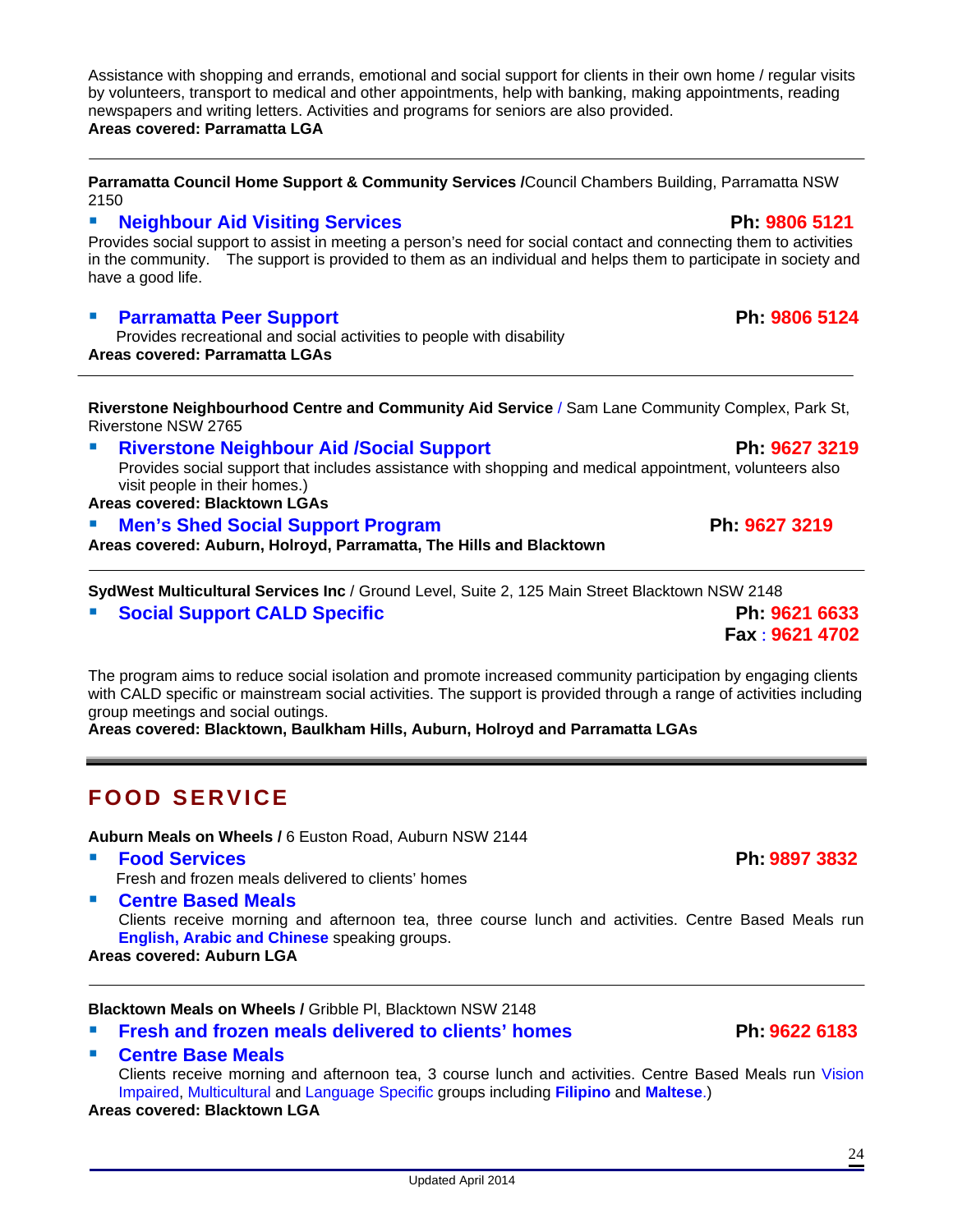| The Hills Shire Council - Hills Community Care / 3 Columbia Court, Baulkham Hills 2153<br><b>Food Services</b><br>(Provides fresh or frozen meals delivered to clients' homes).<br>Areas covered: Baulkham Hills LGA                                                                         | Ph: 9761 7602 |
|----------------------------------------------------------------------------------------------------------------------------------------------------------------------------------------------------------------------------------------------------------------------------------------------|---------------|
| Holroyd City Council / 17 Miller Street, Merrylands NSW 2160<br><b>Food Services</b><br>Provide hot or frozen meals delivered to clients' homes.<br>Areas covered: Holroyd LGA                                                                                                               | Ph: 9840 9944 |
| <b>Centre Based Meal</b> available at Guilford (9632 2765) and Wentworthville (9840 9944)<br>$\mathcal{L}_{\mathcal{A}}$                                                                                                                                                                     |               |
| <b>Supported Meals Program</b><br>$\mathcal{L}_{\mathcal{A}}$                                                                                                                                                                                                                                | Ph. 9840 9944 |
| <b>CALD Centre Based Meals Project</b><br>$\mathcal{L}_{\mathcal{A}}$<br>Meals delivered fresh to your group and prepared to your group's requirements.<br><b>Areas covered: Holroyd and Parramatta LGAs</b>                                                                                 | Ph: 9840 9944 |
| <b>Maltese Senior Group / Centre Based Meal</b><br>Merrylands Community Centre, Prospect Room, weekly on Tuesdays from 9:30am-1pm, \$6.70 pp includes 2<br>course lunch. Transport to and from group, if required. Bookings are essential.<br>Areas covered: Holroyd and Parramatta LGAs     | Ph. 9840 9944 |
| Parramatta City Council Meals on Wheels 3/10 Hunter Street, Parramatta NSW 2150<br><b>Food Services</b> (Provides chilled or frozen meals delivered to clients' homes.)<br><b>Social Support</b> (Lunches for meals on wheels customers who have dementia.)<br>Areas covered: Parramatta LGA | Ph: 9635 5293 |
| <b>TRANSPORT SERVICES</b><br>Community Transport service provides door-to-door transport for medical appointments, shopping, social<br>activities and outings.                                                                                                                               |               |
| Baptist Community Service - Auburn Centre / 104 Station Road, Auburn NSW 2141<br><b>Auburn Community Transport</b><br>Areas covered: Auburn LGA                                                                                                                                              | Ph 8741 5999  |
| <b>Blacktown Community Transport</b><br>Unit 1 and Unit 4, Building F, 22 Powers Road Seven Hills NSW 2147<br>Areas covered: Blacktown LGA                                                                                                                                                   | Ph: 9621 5518 |
| Community Wheels / Unit 3E / 6 Boundary Road NORTHMEAD NSW 2152<br><b>Community Transport Service</b><br>Areas covered: Parramatta and Holroyd LGAs                                                                                                                                          | Ph: 8868 1400 |
| The Hills Shire Council - Hills Community Care / Balcombe Heights Estate, Building 15, 92 Seven Hills Road,<br>Baulkham Hills NSW 2153<br><b>Community Transport</b><br>Areas covered: Baulkham Hills LGA                                                                                    | Ph. 9761 7604 |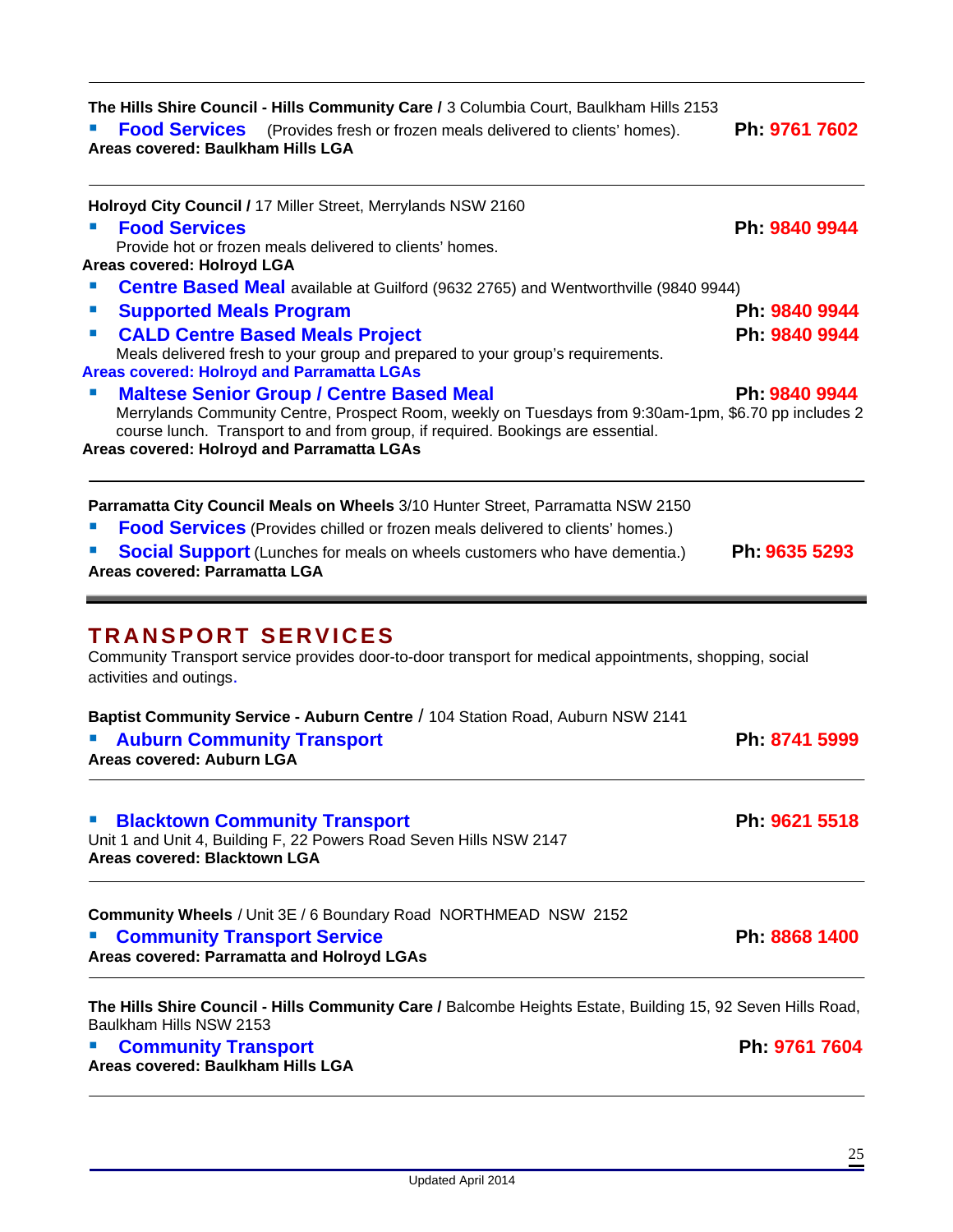**BCS Care Centre Wisemans Ferry /**The Community Health Centre, 5550 Old Northern Road, Wisemans Ferry, NSW 2775

**Transport Ph: 4566 4700 (Tues, Wed, Thurs) or 8896 4700**

**Areas covered: The Hills Shire specifically for residents of Wisemans ferry and surrounding areas as well as parts of Gosford, Hawkesbury and Hornsby LGAs.** 

**Parramatta Community Service and Information Centre Inc / Level 1, Council Chambers Building, 2 Civic Pl,** Parramatta NSW 2150 **Ph: 9635 3139**

### **Transport services for the frail aged for health-related appointments**

A Community bus can be hired by non-profit community groups. **Areas covered: Parramatta LGA**

### **Taxi Transport Subsidy Scheme (TTSS)**

The Scheme assists people who are unable to use public transport because of a qualifying severe and permanent disability or mobility limitation. The Scheme subsidises the travel cost of eligible participants of TTSS, allowing them to travel by taxi at half fare.

**For further information or if you wish to receive an application form ring:** 

 **Ph: 1800 623 724**

## **SERVICES FOR FRAIL AGED PEOPLE OR YOUNGER PEOPLE WITH A FUNCTIONAL DISABILITY WHO HAVE COMPLEX NEEDS**

**Anglicare Community Care Centre/** 396 High Street, Penrith NSW 2750/PO Box 1103, Penrith 2751

 **Community Options Program / Case Management Services Ph: 4731 8399** This program provides case management services for people who are Frail Aged, A person with a disability or Carer with a permanent functional disability who may be at risk of entering a care facility prematurely. We assist service users in a person-centred and enabling approach to work on goals they identify and increase their community inclusion and participation.

**Areas covered: Auburn, Blacktown, Holroyd, Hills, Parramatta, Penrith and Hawkesbury LGAs**

**Baptist Care/** 1/253 Old Northern Rd, Castle Hill NSW 2154

- **Community Options / Case Management Service short term 3 months Ph: 8896 4700** Provides case management for people who require assistance to access a variety of services, also responsible for the managing, planning, coordinating, monitoring, and reviewing of services. **Areas covered: Baulkham Hills LGAs**
- **Community Aged Care Packages Ph: 8896 4700**

Assistance includes housework, shopping, meal preparation, personal care, respite, transport and social support.

**Areas covered: Baulkham Hills, Parramatta LGAs** 

**BCS Wisemans Ferry Community Support Services /***The Community Health Centre,* 5550 Old Northern Road, Wisemans Ferry, NSW 2775

- **Case management and referral**
- **Community Aged Care Packages Ph: 4566 4700 (Tuesday & Thursday) or 8896 4700**

**Areas covered: Baulkham Hills Shire specifically for residents of Wisemans ferry and surrounding areas including parts of the Hawkesbury, Hornsby, Baulkham Hills and Gosford LGAs.** 

**Diverse Community Care/** Suite 209-211, Level 2, 14 Lexington Drive, Bella Vista NSW 2153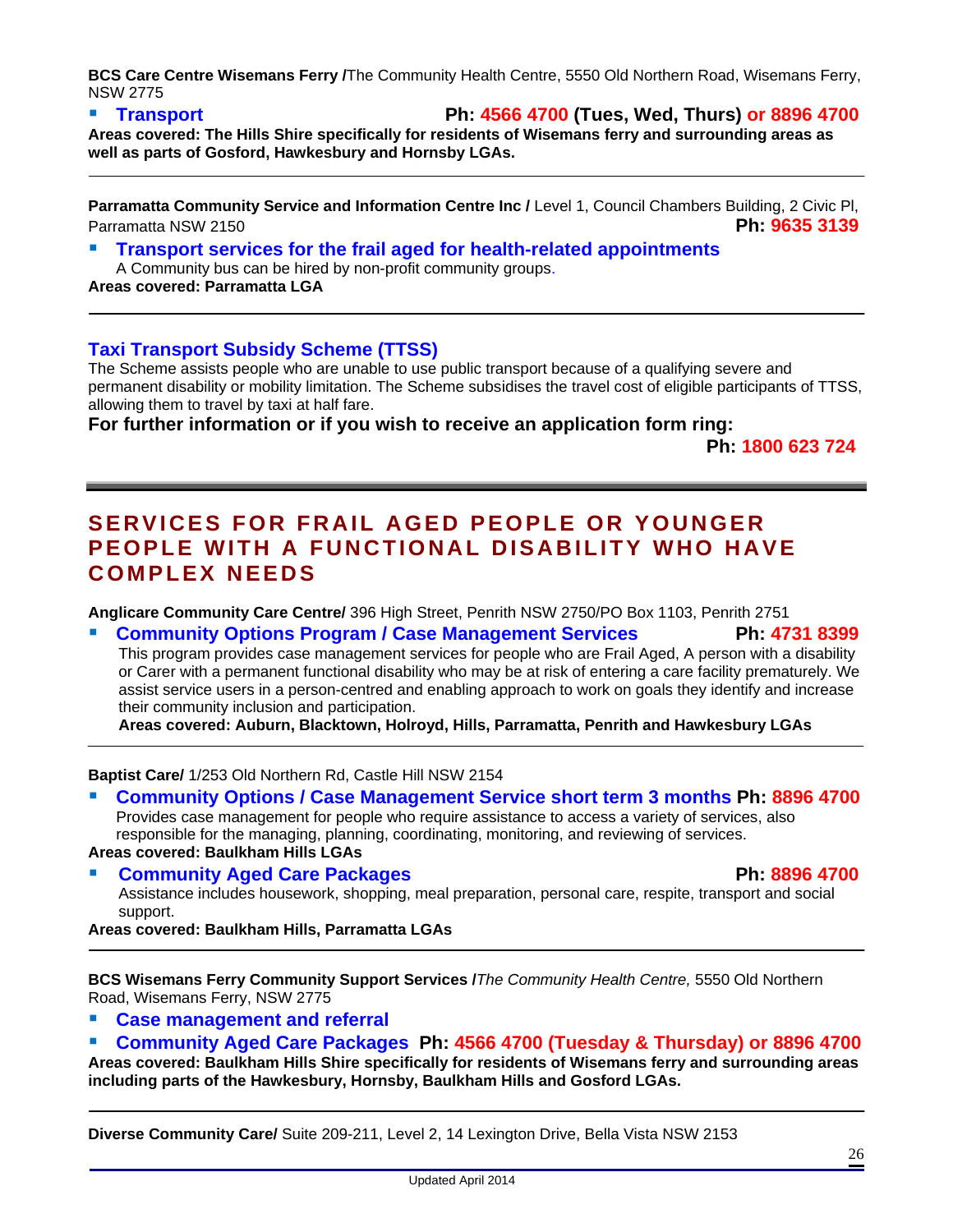#### **Case Management, Community Options Program (COPS) Ph: 9898 0000**

The program works with persons (and their carers) with a permanent or profound disability with complex care needs, including assessment, care planning, review, facilitation and advocacy for options/services to meet the individual needs. Will work with clients (and their carers) for 3 months to 2 years depending on needs and complexity. A Case Manager will look at a wide range of things affecting a person's life and develop a plan to enable them enjoy life and live as independently as possible.

#### **Areas covered: Auburn, Bankstown, Blacktown, Holroyd, Hunters Hill, Parramatta, Ryde and The Hills LGAs**

#### **ComPacks Program – referrals only accepted while the person is still an in-patient from participating hospitals**

Short-term program that uses brokerage funds to enable the patient to return home after an acute or long-term hospital admission, by providing a combination of in-home services of personal care, domestic assistance, transport to medical appointments, meal preparation, respite and social support through the process of case management. Services are only available for up to six (6) weeks after discharge from hospital.

#### **Areas covered: Auburn, Bankstown, Blacktown, Holroyd, Parramatta, Ryde and The Hills LGAs**

#### **Anglican Retirement Villages**

**Home Care Packages Level Two Ph: 9421 5426** 

CACP provide a range of services that may include assistance with showering and dressing, assistance with meals, light housework, in home respite, laundry, shopping, paying bills, transport. **Areas covered: Baulkham Hills Shire and Parramatta LGA** 

#### **Home Care Packages Level Four Ph: 9421 5339**

 EACH packages provide care and assistance to frail aged people who want to remain leaving at home and who require assistance and nursing care on a level similar to nursing home.

**Areas covered: Parramatta, Baulkham Hills also Blue Mountains, Hawkesbury, Penrith LGAs** 

**Care Connect** / Suite 211, Level 2, T1 Building, 14 Lexington Drive, Bella Vista.

**Dementia Options Program / Dementia Monitoring Service Ph: 9830 8900** 

The program provides a case management service including care planning, monitoring and coordination of brokerage services for people with dementia who live alone.

**Areas covered: Auburn, Holroyd, Parramatta LGAs** 

**Home Care Packages Level Two Ph: 9830 8900** 

**Areas covered: Auburn, Baulkham Hills, Blacktown, Holroyd and Parramatta LGAs** 

**Australian Nursing Home Foundation Ltd/** 60 Weldon Street Burwood NSW 2134

- **Chinese Home Care Packages Level Four**
- **Chinese Home Care Packages Level Four (dementia supplement)**
- **Chinese Consumer Directed Care Low & High Care Packages**

**For more information contact HEAD OFFICE:** Ph: 8741 0218 Areas covered: Auburn, Baulkham Hills, Blacktown, Holroyd and Parramatta LGAs

#### **CatholicCare /Ageing. Dementia and Disability Care /**Level 2, 45 - 47 Scott St, Liverpool, NSW 2170

**Home Care Packages Level Two Ph: 8778 4222** Assistance may include: house work, shopping, meal preparation, personal care, respite, transport and social support. Have general packages and also a number of specialised packages for **Mental Health**, **Dept Housing** & **Ukrainian** packages.

#### **Areas covered: Auburn, Blacktown, Parramatta & Penrith LGAs**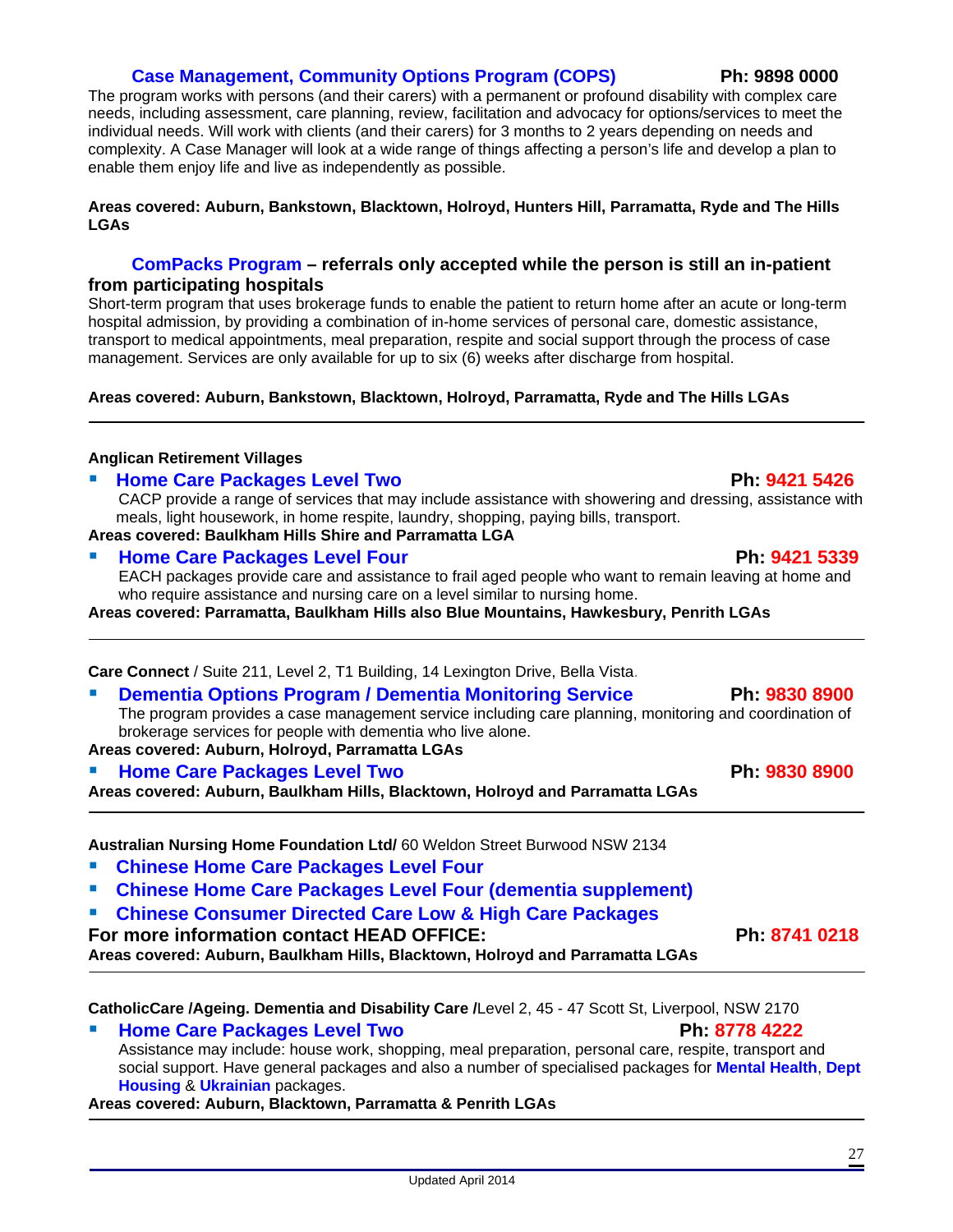Updated April 2014

**SydWest Multicultural Services Inc/**Ground Level, Suite 2, 125 Main Street Blacktown NSW 2148

**Multicultural Home Care Packages Level Two Ph: 9621 6633**

 **Ethno specific Home Care Packages Level Two for:** Arabic, Burmese, Filipino, Hindi, Maltese, Polish, Ukrainian, Tamil speaking frail aged and older people from South Asia. The program is designed to cater for clients with complex care needs, through comprehensive assessment, individual care planning, service coordination & monitoring, information & referral, as well as short term brokerage for services and support needs not available through mainstream services.

**Areas covered: Auburn, Baulkham Hills, Blacktown, Holroyd and Parramatta LGAs** 

### **CALD specific Community Options/Case Management Service Ph**: **9621 6633**

 **Fax: 9621 4702**  The program provides short term assistance to frail elderly people and young people with a disability [and carers] who are considered as having complex care needs that are currently not met through existing services, and require a case management and co-ordination service.

**Areas covered: Blacktown, Auburn, Holroyd, Parramatta & Baulkham Hills LGAs**

| Abel Tasman Aged Care Services/ 222 Waldron Rd, Chester Hill NSW 2162 |               |
|-----------------------------------------------------------------------|---------------|
| ■ Dutch Home Care Packages Level Two                                  | Ph. 9644 7222 |
| Areas covered: Western Sydney                                         |               |

| Australian Chinese Community Association of NSW Inc / Western Office 15 Hunter Street, Parramatta 2150                                          |                |
|-------------------------------------------------------------------------------------------------------------------------------------------------|----------------|
| <b>Chinese Home Care Packages Level Two</b>                                                                                                     | Ph. 9687 8981  |
|                                                                                                                                                 | Fax: 9687 7820 |
| Areas covered: Auburn, Baulkham Hills, Blacktown, Holroyd and Parramatta LGAs                                                                   |                |
| BCS Care Centre Cumberland / 104 Station Rd, Auburn NSW 2144                                                                                    |                |
| <b>Home Care Packages Level Four</b>                                                                                                            | Ph 8741 5999   |
| Home Care Packages Level Four (dementia supplement)<br>Areas covered: Auburn & Holroyd LGAs                                                     |                |
| Co.As.It. (Italian Association of Assistance) / Western Sydney Office, 67 Norton Street, Leichhardt NSW 2040<br>PO Box 342, Leichhardt NSW 2040 |                |
| <b>Italian Home Care Packages Level Two</b><br>$\mathcal{L}_{\mathcal{A}}$<br>Areas covered: Western Sydney areas                               | Ph: 9564 0744  |
| Gilgai Aboriginal Centre / 2 Bindaree Street, Hebersham NSW 2770                                                                                |                |
| <b>Aboriginal Home Care Packages Level Two</b>                                                                                                  | Ph: 9675 5506  |

**Greek Welfare Centre /** 378a King Street, Newtown NSW 2042 PO Box 784, Newtown

**Areas covered: Auburn, Baulkham Hills, Blacktown, Holroyd, Parramatta LGAs** 

**Greek Community Packages Access Ph: 9516 2188 Areas covered: Western Region** 

**Interaction Disability Services Ltd**, B2/11 Hudson Ave, Castle Hill NSW 2153

28

# **Fax: 9621 4702**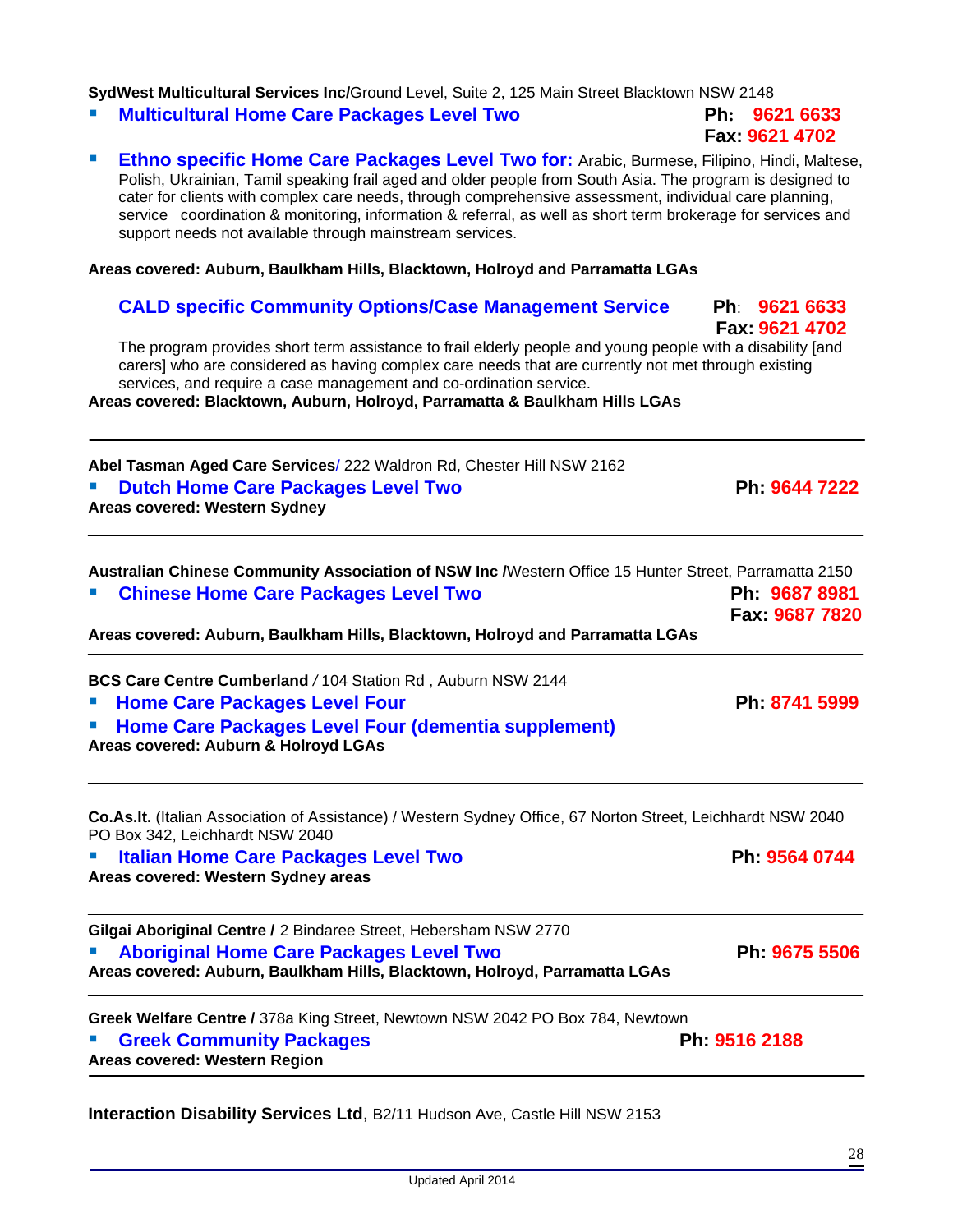#### ·**Community Options & Case Management Service Ph**: **1300 668 123**

The program is designed to cater for clients with complex care needs, through comprehensive assessment, individual care planning, service coordination & referral, as well as short term brokerage for services and support needs not available through mainstream services. **Eligibility:** 18 – 65 years old, have a moderate to sever intellectual disability as primary disability.

**Areas covered: Baulkham Hills, Blacktown, Holroyd, Parramatta and Penrith LGAs**

**Kincare Community Services** / 4th floor, Building A, Sky City, 20 Lexington Drive, Bella Vista, Baulkham Hills, NSW 2153

 **Ph: 1300 733 510 or Fax: 1300 733 520**

#### **Home Care Packages Level Two**

**Area covered: Auburn, Blacktown, Baulkham Hills, Parramatta LGAs as well as Mosman, Pittwater, Hornsby, Ryde, Hunters Hill, Ku-ring-gai, Hurstville, Rockdale, Kogarah, Bankstown, Fairfield and Liverpool LGA**

**Home Care Packages Level Four** 

**Area covered: Parramatta and Auburn LGAs**

**EXTER 15 Home Care Packages Level Four (dementia supplement) Area covered: Blacktown, Baulkham Hills,** Randwick and Fairfield **LGAs** 

|  | Mullauna Community Care / Uniting Care Ageing / 83 Flushcombe Road, Blacktown NSW 2148 |
|--|----------------------------------------------------------------------------------------|
|--|----------------------------------------------------------------------------------------|

| <b>E</b> Home Care Packages Level Two                                | Ph 1300 847 845  |
|----------------------------------------------------------------------|------------------|
| ■ Korean Home Care Packages Level Two                                | Ph: 1300 847 845 |
| Areas covered: Blacktown (general packages), Western Sydney - Korean |                  |

**Our Lady of Consolation Home /**32 Evans Rd, Rooty Hill NSW 2766

**Home Care Packages Level Two Ph: 9832 4599 Areas covered: Blacktown LGA** 

**Polish Australian Welfare Association /***Polish House,* 182 Liverpool Rd, Ashfield NSW 2131

| " Polish Home Care Packages Level Two                                                              | Ph 9716 0036 |
|----------------------------------------------------------------------------------------------------|--------------|
| Areas covered: Auburn, Blacktown, Holroyd, Parramatta LGAs parts of South West and Inner West plus |              |
| <b>Blue Mountains</b>                                                                              |              |
|                                                                                                    |              |

| Living Care Community Services Western Sydney/PO Box 41, Pendle Hill NSW 2145            |               |
|------------------------------------------------------------------------------------------|---------------|
| Services For Seniors is operated by Living Care, a ministry of Churches of Christ in NSW | Ph: 9896 8621 |
| <b>Home Care Packages Level Two</b>                                                      |               |
| Association of Blacktonic Halsen I Benness (HAA)                                         |               |

**Areas covered: Blacktown, Holroyd, Parramatta LGAs** 

| Southern Cross Care Services / Level 1, 50 O'Connell Street Parramatta 2150 |                  |
|-----------------------------------------------------------------------------|------------------|
| " Home Care Packages Level Two                                              | Ph: 1800 989 000 |
| Areas covered: Auburn, Baulkham Hills, Blacktown, Holroyd, Parramatta LGAs  |                  |

**St Joseph's Village** / adjacent to St. Joseph's Hospital in 21 Alice Street, Auburn NSW 2144

| <b>Entiry Home Care Packages Level Two</b> | Ph. 9646 8200 |
|--------------------------------------------|---------------|
| Areas covered: Auburn LGA                  |               |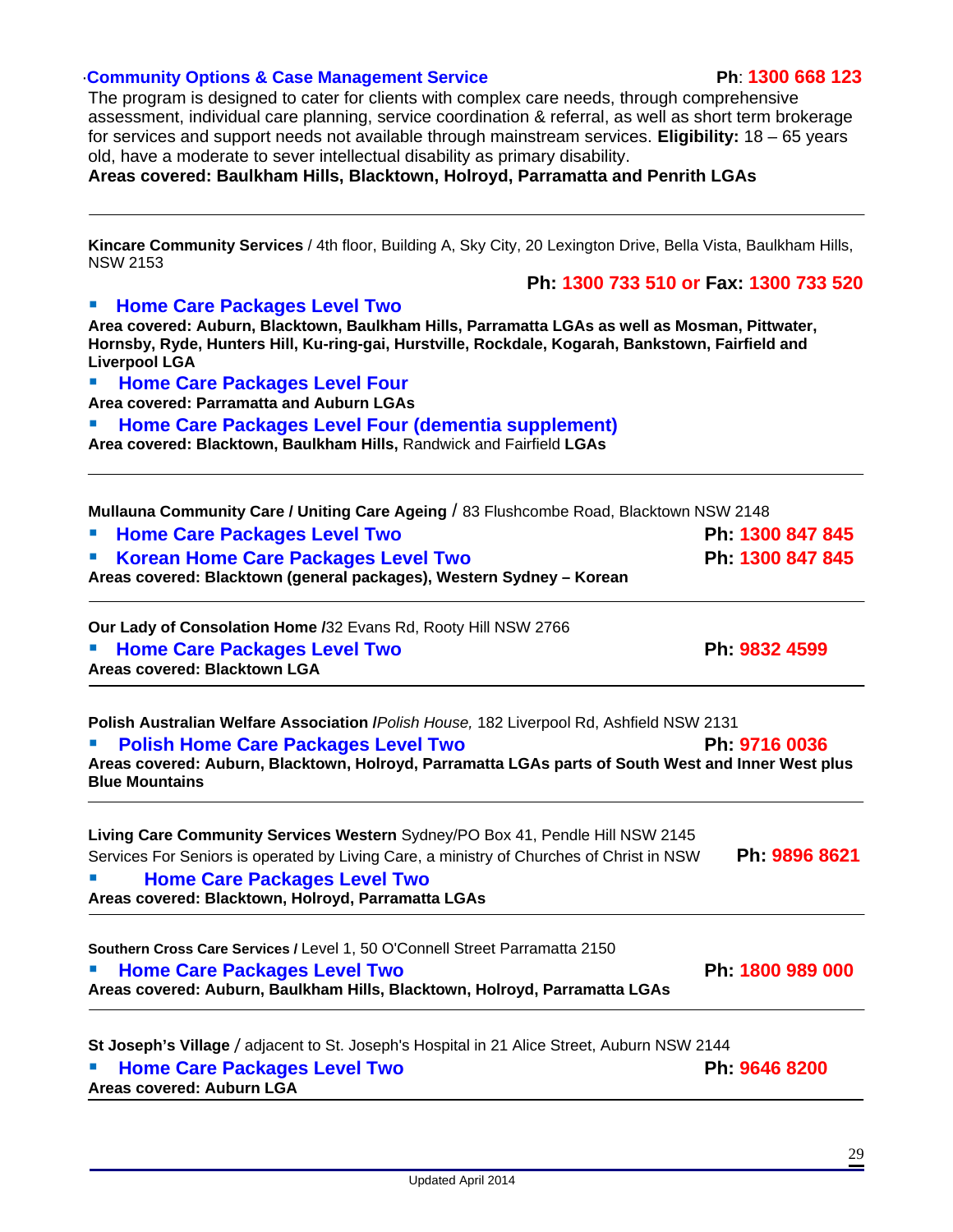List of translated resources available

Updated April 2014

**St Hedwig Village/** 140 Reservoir Rd, Blacktown NSW 2148

**Example 3 Terman Home Care Packages Level Two Ph: 8822 9907** 

**Areas covered: Blacktown, Parramatta LGAs** 

**Uniting Care Western Region** /83 Flushcombe Road, Blacktown NSW 2148

- **Home Care Packages Level Four Ph: 1300 847 845**
- **Home Care Packages Level Four (dementia supplement) Ph: 1300 847 845** EACH packages provide care and assistance to frail aged people who want to remain leaving at home and

who require assistance and care on a level similar to nursing home. To access this service a person needs to be assessed and approved by an ACAT.

**Areas covered: Auburn, Baulkham Hills, Blacktown, Holroyd, Parramatta LGAs** 

**United Protestant Association (UPA)** Sydney West Community Care / 123-157 Bungaree Rd, Pendle Hill NSW 2145

**Home Care Packages Level Two Ph: 8197 9306** 

**Areas covered: Blacktown, Holroyd, Parramatta and Baulkman Hills LGAs** 

| Wesley Mission /-Home and Carer Support Service/ 43 Fourth Avenue, Blacktown NSW 2148                                                                                                                     |               |
|-----------------------------------------------------------------------------------------------------------------------------------------------------------------------------------------------------------|---------------|
| Home Care Packages Level Two (General and Housing Linked)<br>Areas covered: Auburn, Baulkham Hills, Holroyd, Parramatta LGAs                                                                              | Ph: 8887 4977 |
| <b>Assistance for Care and Housing for the Aged (ACHA)</b><br>34 Highfield Road, Quakers Hill NSW 2763                                                                                                    | Ph 9837 0106  |
| Also, service details should be as follows:" ACHA helps older people who are homeless or at risk of being<br>homeless to access secure affordable accommodation and link them with services as required." |               |

#### **Areas covered: Auburn, Parramatta, Blacktown, Holroyd, Nepean and Hawkesbury LGAs**

#### **Volunteer Support Service** Ph: 4732 6301

Aims to promote volunteering for HACC and HACC like services that work with the frail aged, people with disabilities and their carers and support these services to engage, manage, train and retain volunteers. **Areas covered: Auburn, Holroyd, Parramatta, Blacktown and The Hills LGA**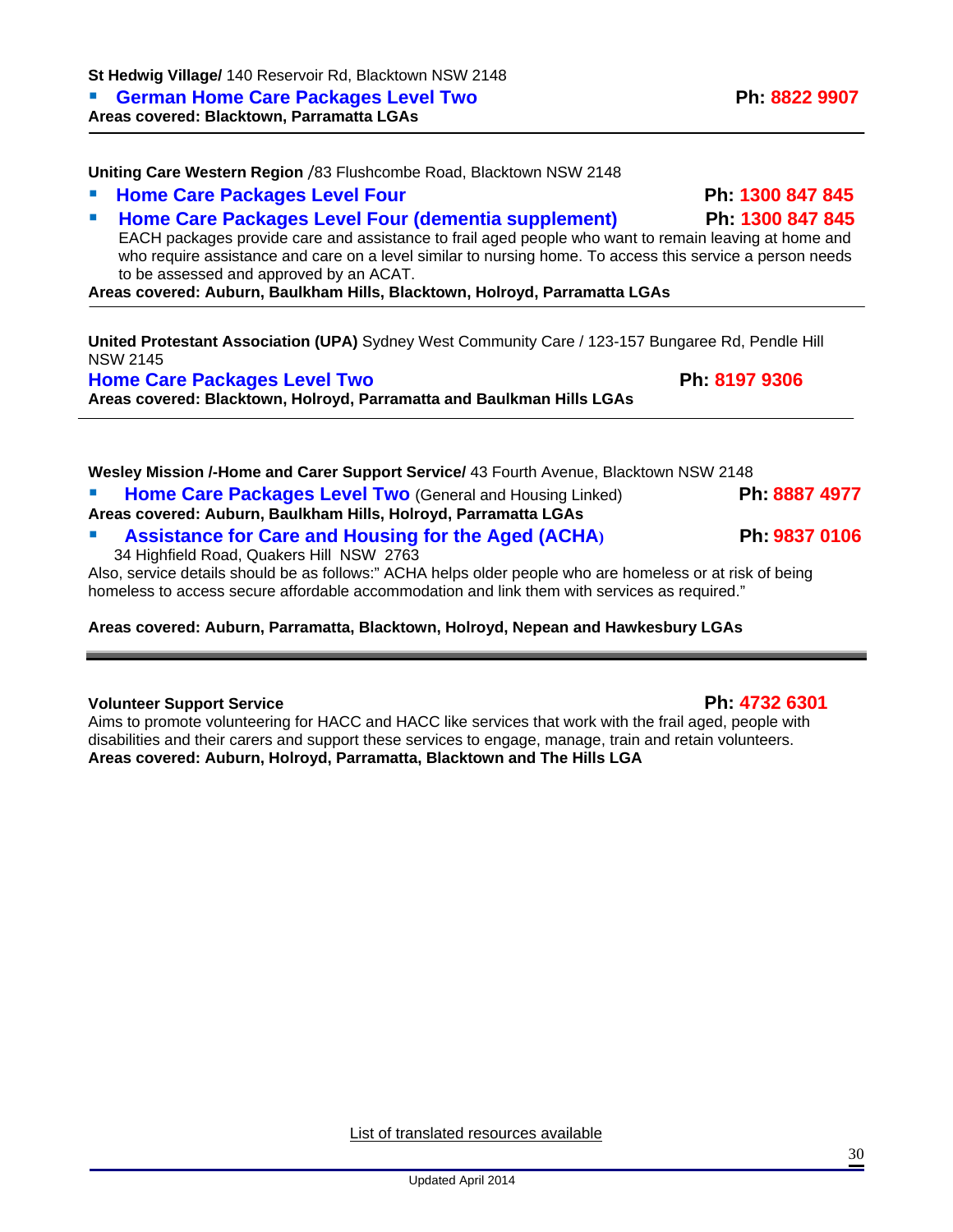| <b>Title</b>                                          | <b>Description</b>                                                                                                                                                                                                                                                                                                                                                                                                                                                                                                                                                                                                                                                                                                          | <b>Languages Available</b>                                                                                                                                                                                                                                                                                                                                     | Format                 | <b>Contact</b>                                   |
|-------------------------------------------------------|-----------------------------------------------------------------------------------------------------------------------------------------------------------------------------------------------------------------------------------------------------------------------------------------------------------------------------------------------------------------------------------------------------------------------------------------------------------------------------------------------------------------------------------------------------------------------------------------------------------------------------------------------------------------------------------------------------------------------------|----------------------------------------------------------------------------------------------------------------------------------------------------------------------------------------------------------------------------------------------------------------------------------------------------------------------------------------------------------------|------------------------|--------------------------------------------------|
| Communication<br>Aid for Aged<br>Day-care<br>Services | A tool to assist (in particular) staff and<br>clients of aged day care centres and<br>centre based respite services to<br>communicate simple messages. The<br>tool contains pictures, words and<br>phrases in English as well as 30 other<br>languages. This is in a folder format.                                                                                                                                                                                                                                                                                                                                                                                                                                         | Arabic<br>Armenian<br>Assyrian<br>Chinese<br>Croatian<br>English<br>Persian/Farsi<br>Filipino/Tagalog<br>French<br>Greek<br>Hindi<br>Hungarian<br>Italian<br>Japanese<br>Khmer<br>Korean<br>Lao<br>Macedonian<br>Maltese<br>Polish<br>Punjabi<br>Pushto<br>Russian<br>Samoan<br>Serbian<br>Sinhalese<br>Spanish<br>Tamil<br>Turkish<br>Ukrainian<br>Vietnamese | Hardcopy               | Desiree.Leone@health.ns<br>w.gov.au<br>88382173  |
| 'Food Services<br>in Your<br>Community'<br>brochure   | This brochure was developed by the<br><b>WSLHD Multicultural Access Project,</b><br>SydWest Multicultural Services,<br>Blacktown Meals on Wheels and TRI<br>Community Exchange in consultation<br>with service providers and CALD<br>communities.<br>It is intended to be used as a free,<br>downloadable brochure for food and<br>other aged care services to give to<br>CALD clients who are using or are in<br>need of a food service. Services should<br>store the brochures electronically and<br>print as required. It is suggested that<br>food services print their own labels and<br>stick these in an appropriate position on<br>the brochure so that clients have all the<br>necessary information in one place. | <b>Traditional Chinese</b><br>Simplified Chinese<br>Arabic<br>Hindi<br>Philippino<br>Tamil<br>Turkish                                                                                                                                                                                                                                                          | Electronic<br>Hardcopy | Desiree.Leone@health.ns<br>w.gov.au<br>8838 2173 |

### Other useful websites for translated information